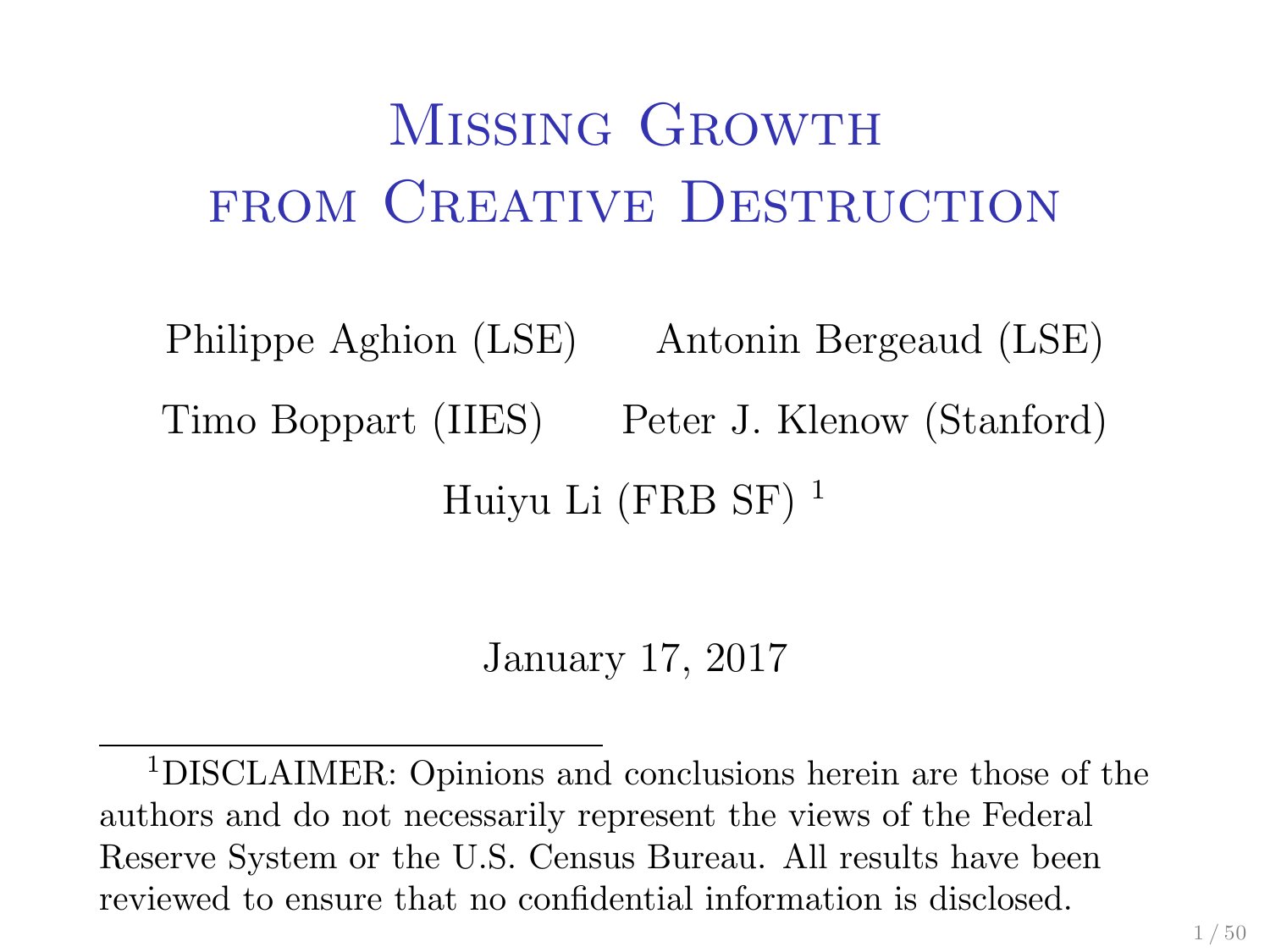# CREATIVE DESTRUCTION (CD)

CD is a key source of growth in many models

- $\triangleright$  New producers of a product have higher quality and/or productivity, eclipsing competing incumbent products
- $\triangleright$  See the survey by Aghion, Akcigit and Howitt (2014)

Does CD show up in measured growth?

- $\triangleright$  standard measurement assumes new producers have same quality-adjusted price as producers they replace
- $\triangleright$  but creative destruction  $\Rightarrow$  new producers have a *lower* quality-adjusted price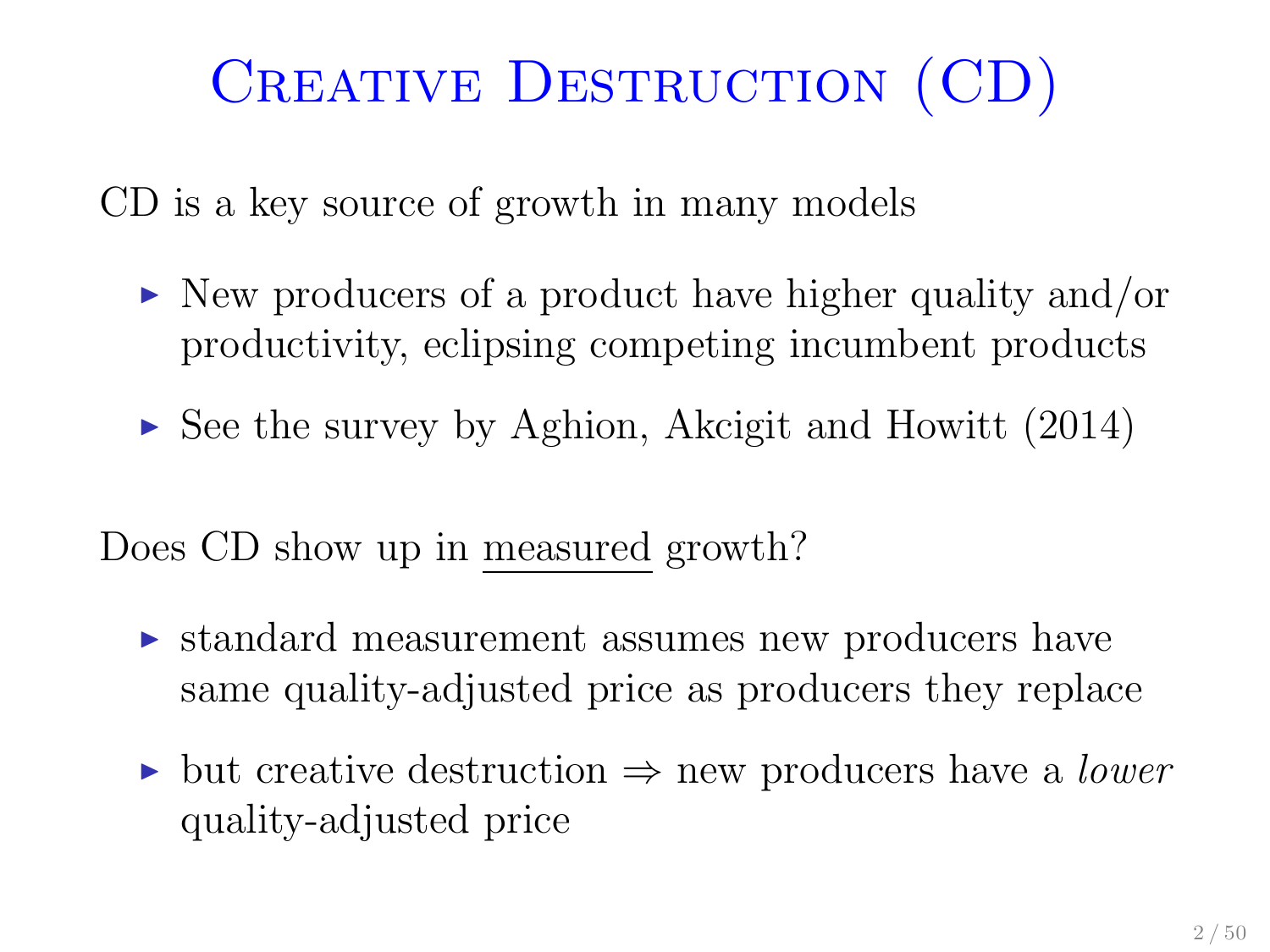### OUR QUESTIONS

1. How much is U.S. growth understated, on average, because of creative destruction?

2. Has such "missing growth" increased in recent years?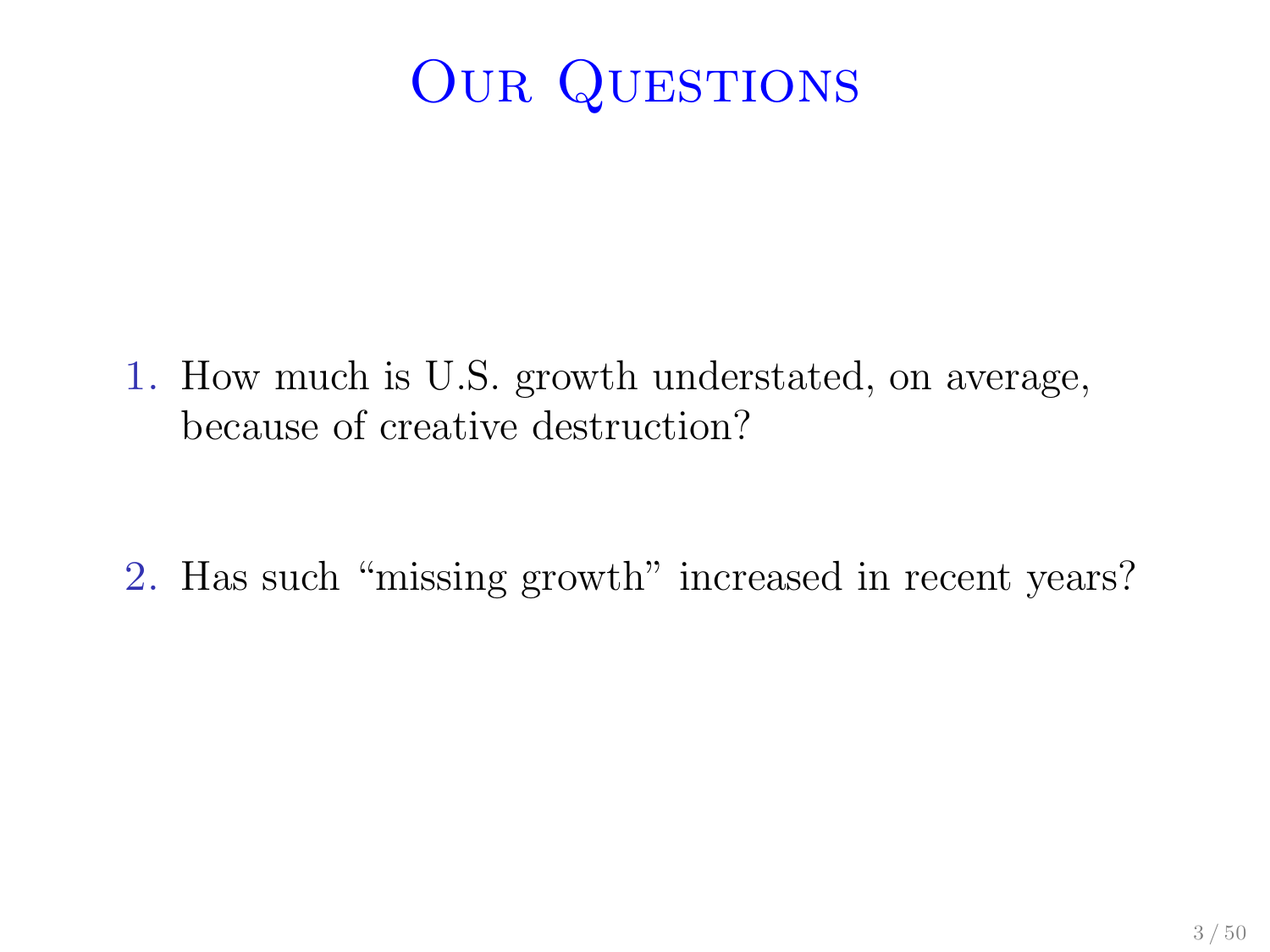### Competing views on growth

Grounds for despair:

- $\triangleright$  Declining TFP growth recently (BLS)
- $\triangleright$  Declining business dynamism (Decker et al.)
- $\triangleright$  Running out of ideas (Gordon; Bloom et al.)

Reasons for hope:

- $\triangleright$  Surging patents (USPTO)
- $\blacktriangleright$  IT revolution may not be well-captured
	- $\triangleright$  Varian, Byrne/Oliner/Sichel, Byrne/Kovak/Michaels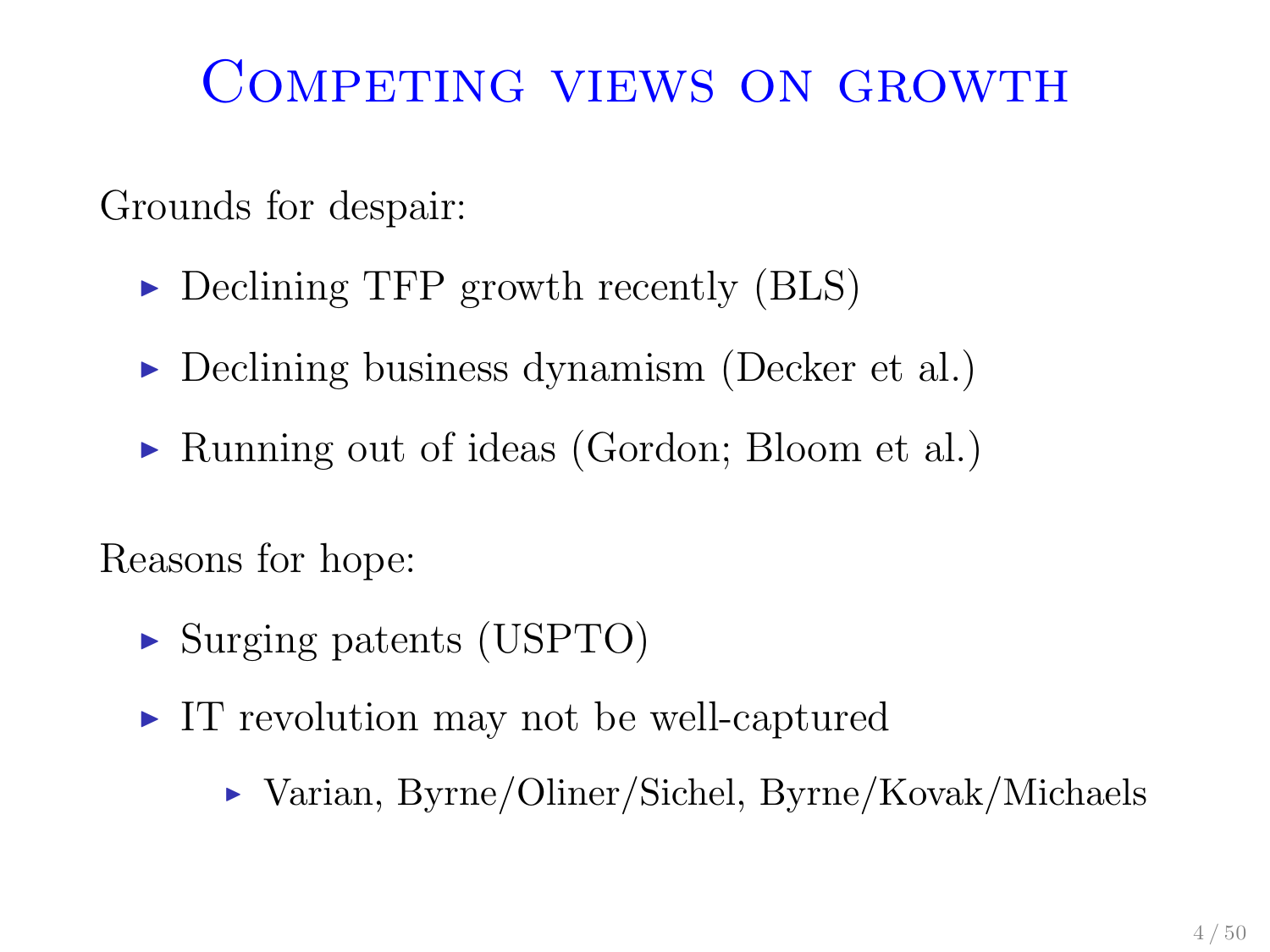### Annual TFP Growth

- 1980–2015 1.45
	- 1980–1995 1.04
	- 1996–2005 2.65
	- 2006–2015 0.89

Source: BLS MFP series  $+$  R&D contribution; labor-augmenting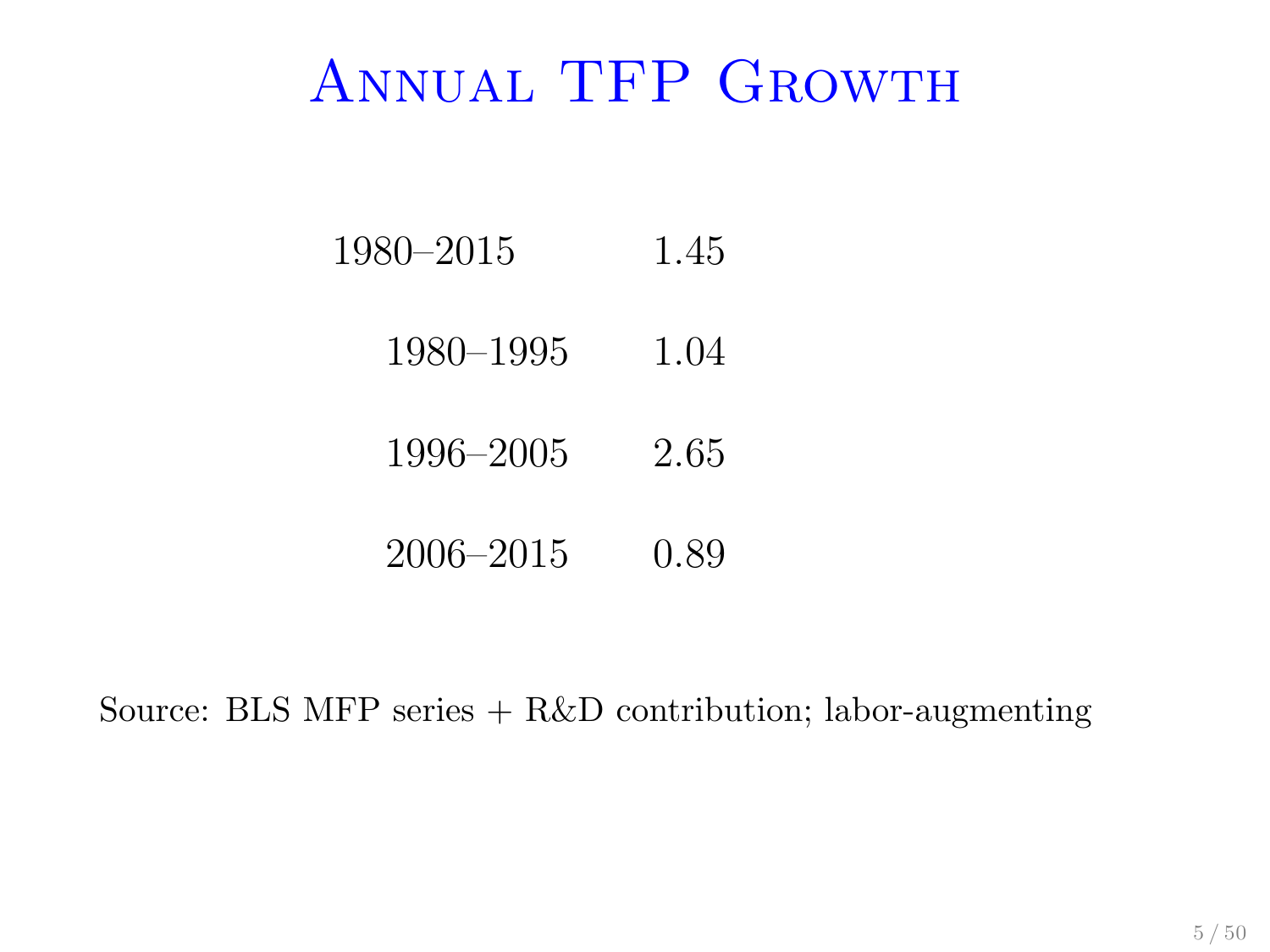## WHY DOES STANDARD MEASUREMENT miss growth through CD?

Monthly exit rates of products in the sample:

3.4% in the CPI (Bils and Klenow, 2004)

2.3% in the PPI (Nakamura and Steinsson, 2008)

Imputation is the norm when the producer changes

Assumes same inflation as for surviving products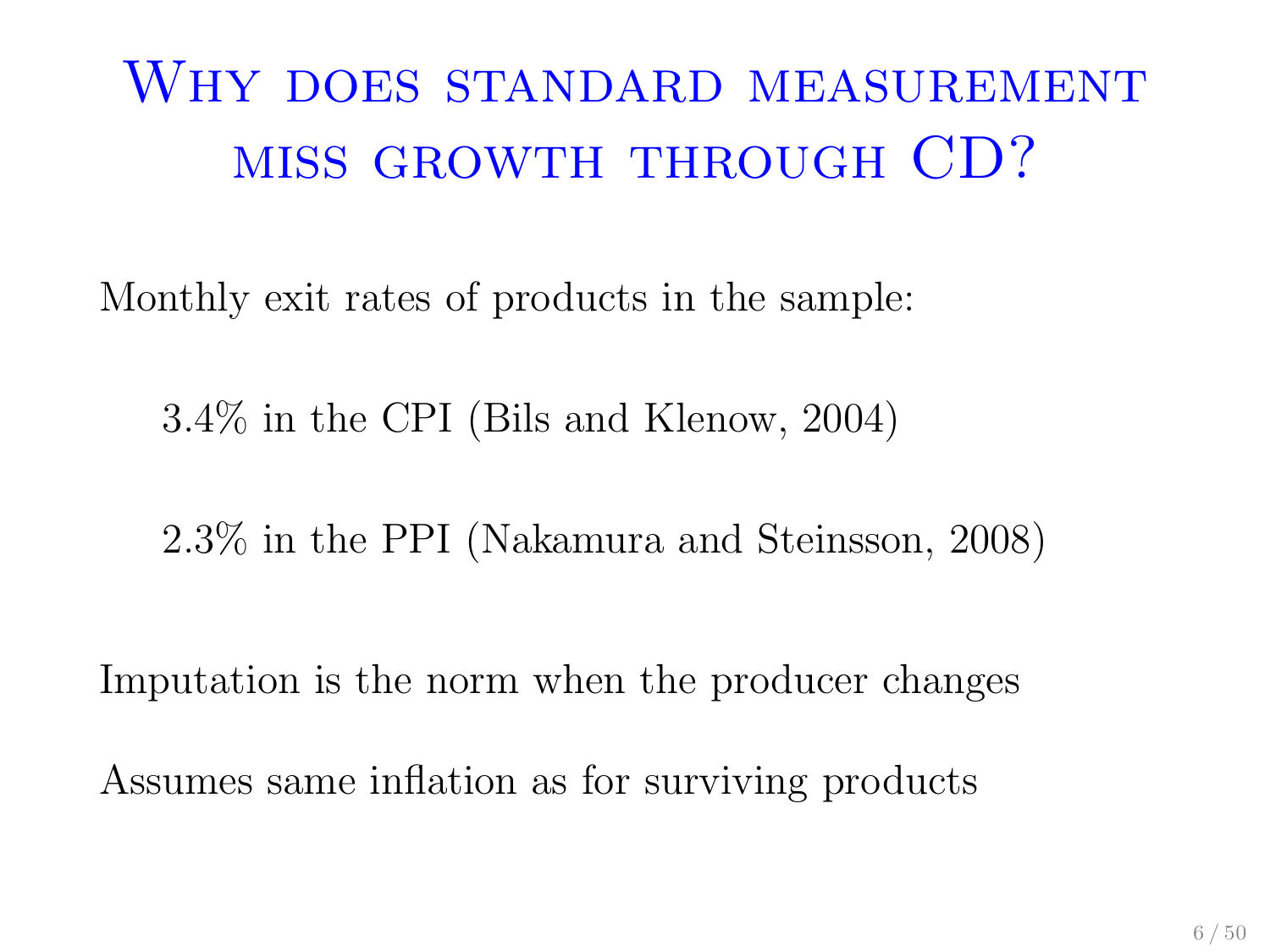### U.S. CPI and PPI Practices

CPI:

- $\blacktriangleright$  GAO Report (1999)
- $\blacktriangleright$  Klenow (2002), Bils (2009)
- $\triangleright$  BLS Handbook of Methods (2015, ch. 17)

PPI:

 $\triangleright$  BLS Handbook of Methods (2015, ch. 14)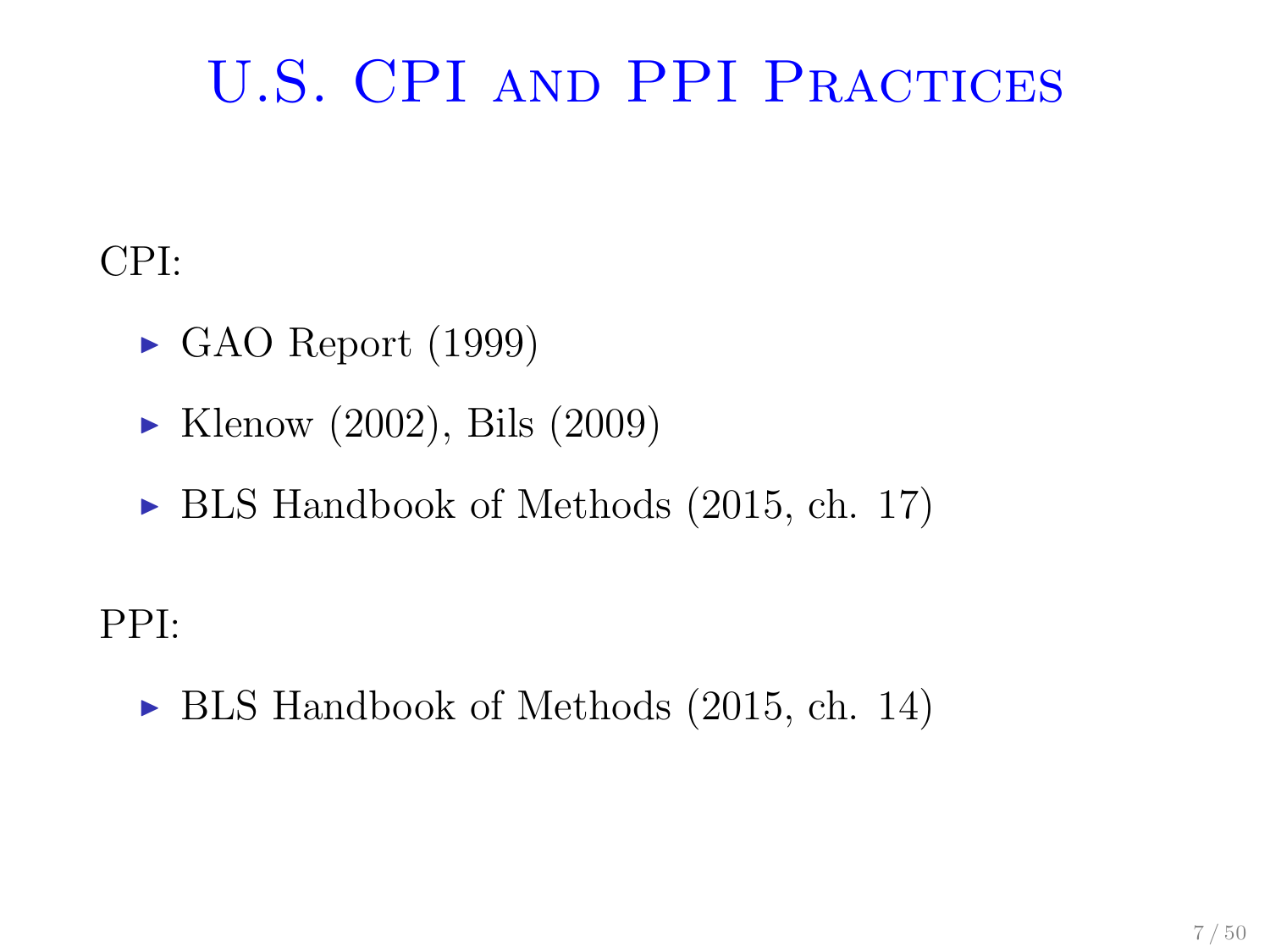### IMPUTATION IN THE CPI

Noncomparable item substitutions in 1997:

- $\blacktriangleright$  1/3 direct quality adjustments
- $\blacktriangleright$  1/3 linking to inflation of all items in the category
- $\rightarrow$  1/3 mean-class imputation to comparable substitutions and direct quality adjustments in the category

Direct quality adjustments largely apply to incumbent innovation on their own products.

If comparable substitutions involve no innovation, mean-class imputation is very close to linking.

Upshot: Imputation in virtually all cases likely to be CD.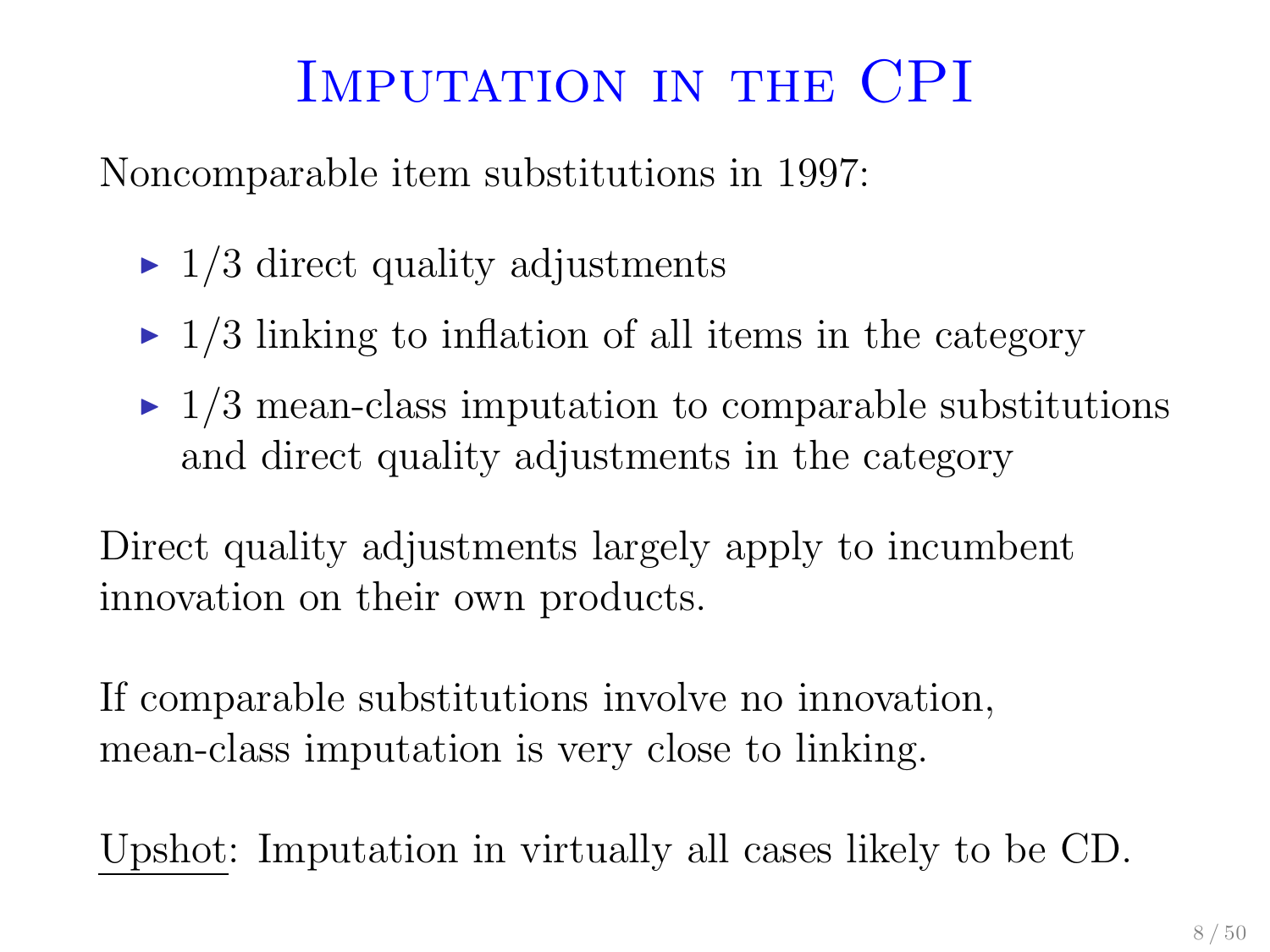#### IMPUTATION IN THE PPI

#### Missing prices

If no price report from a participating company has been received in a particular month, the change in the price of the associated item will, in general, be estimated by averaging the price changes for the other items within the same cell (i.e., for the same kind of products) for which price reports have been received.

– BLS Handbook of Methods (2015, ch. 14, p. 10)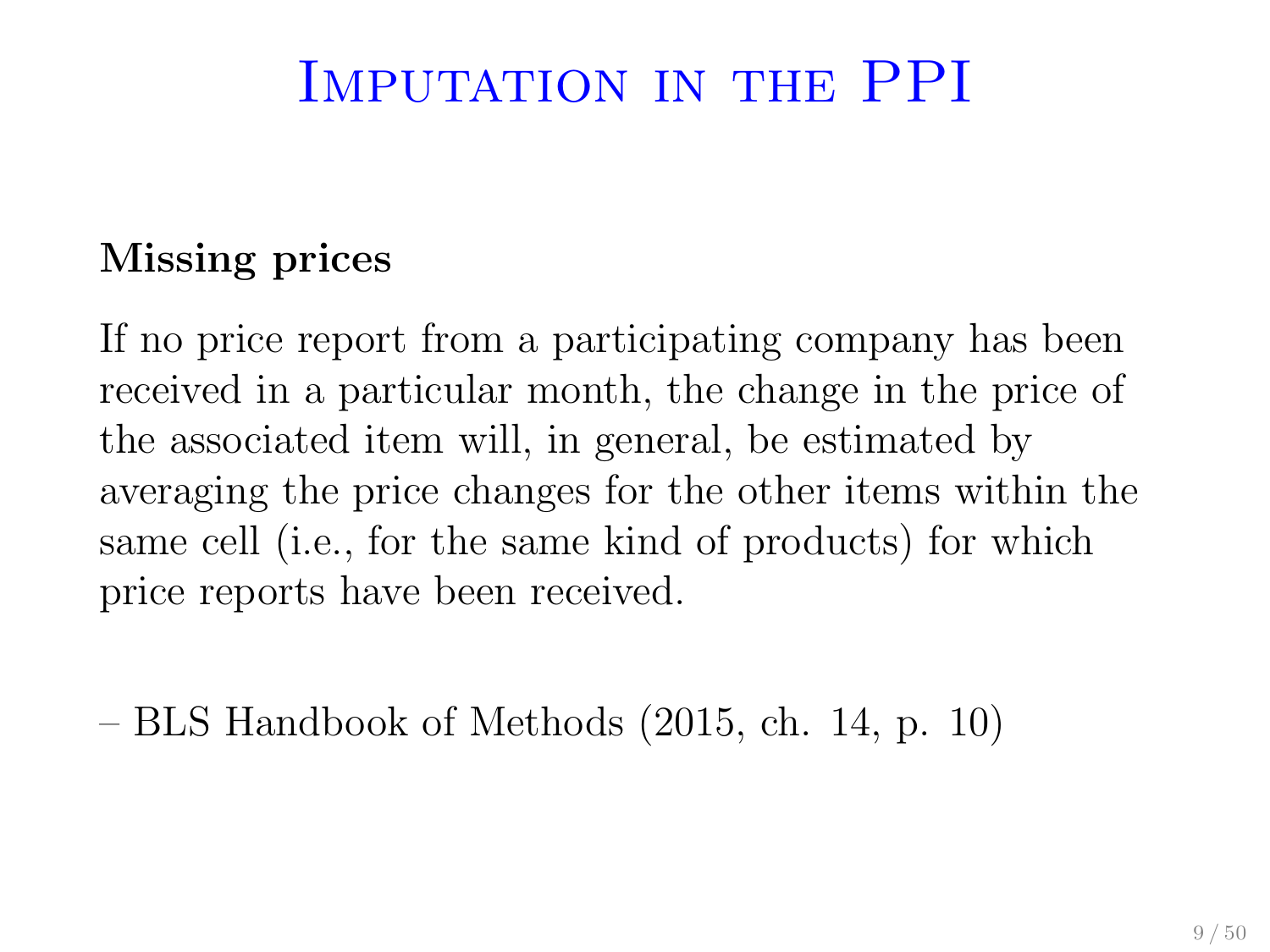### Estimates of missing growth

|                                                     | Coverage                | Focus             |
|-----------------------------------------------------|-------------------------|-------------------|
| Bils & Klenow $(2001)$<br>Bils (2009)               | Consumer<br>durables    | Average<br>bias   |
| Broda & Weinstein $(2010)$                          | Consumer<br>nondurables | Average<br>bias   |
| Syverson $(2016)$<br>Byrne/Fernald/Reinsdorf (2016) | <b>ICT</b>              | Change<br>in bias |
| Our paper                                           | All sectors             | Both              |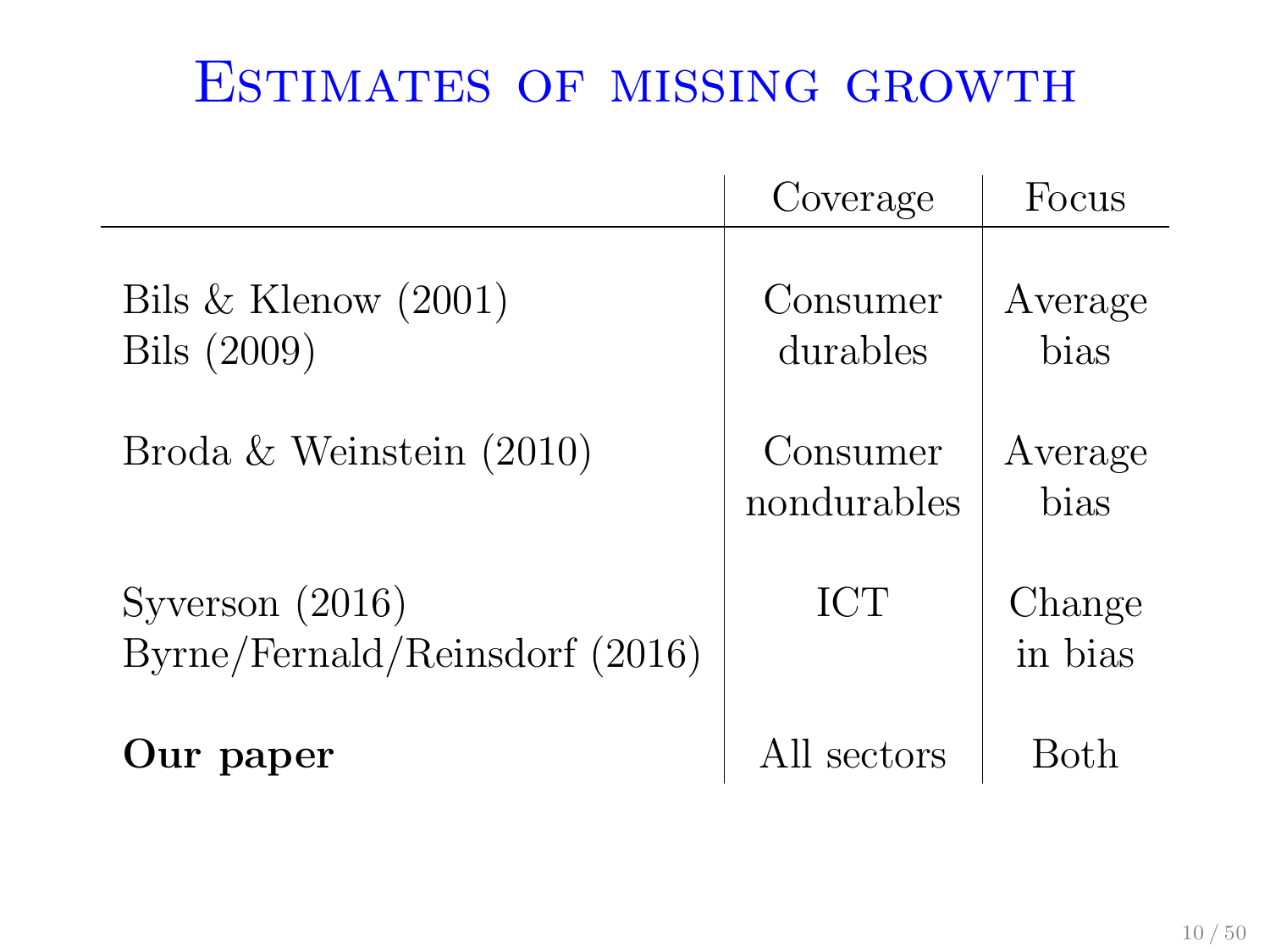## Broda and Weinstein (2010)

- $\triangleright$  AC Nielsen Scanner data 1994, 1999–2003
- $\triangleright$  Packaged consumer nondurables ( $\sim$  6\% of GDP)
	- In Low rate of product exit in the CPI
- ▶ Assume BLS makes no quality adjustments

How we differ from them:

- $\blacktriangleright$  Census LBD data 1983–2013
- $\blacktriangleright$  All private nonfarm establishments ( $> 80\%$  of GDP)
- ► Assume BLS captures quality improvements by incumbents on their own products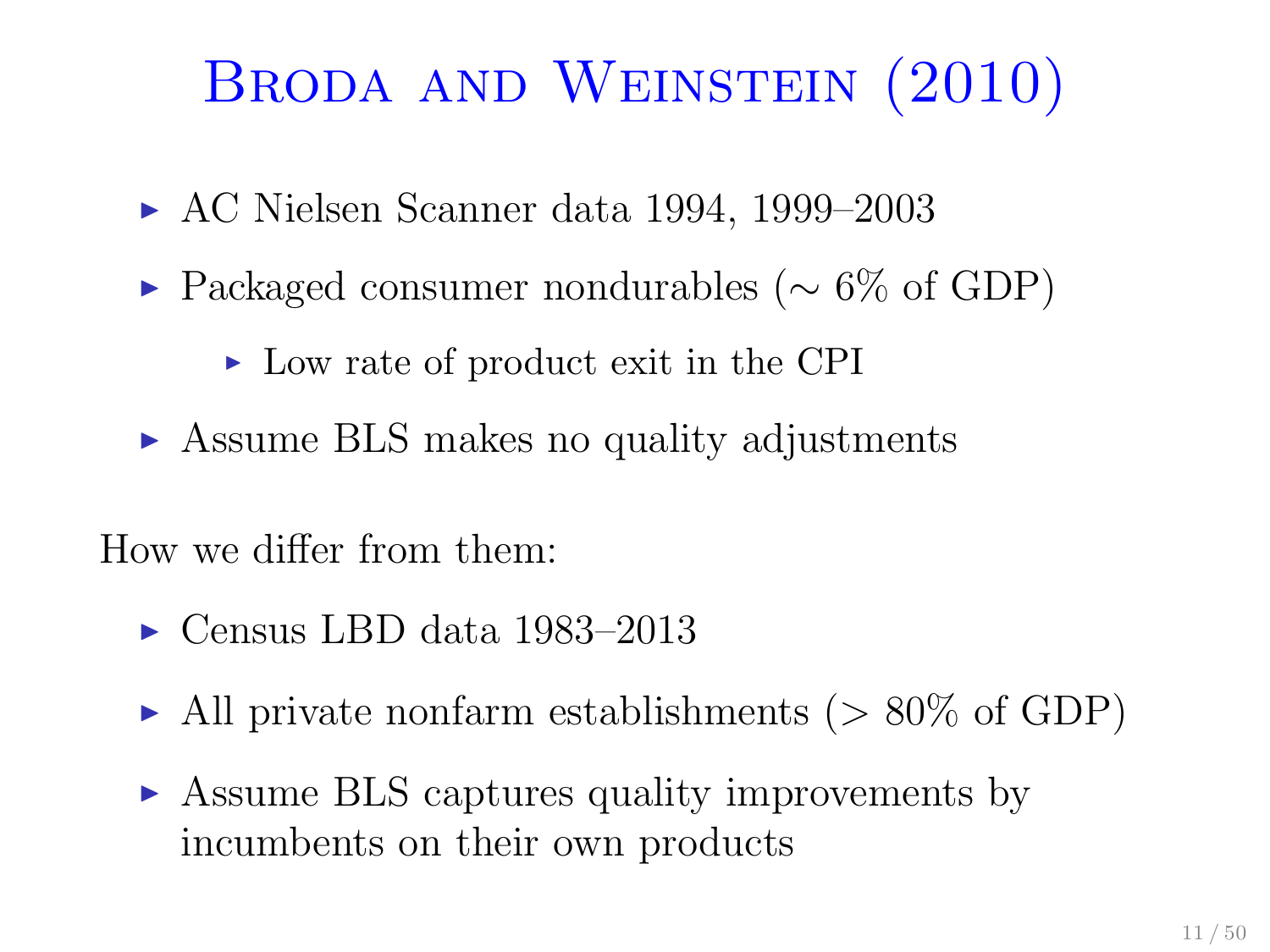#### ROADMAP

Model with exogenous innovation

- $\blacktriangleright$  True growth
- $\blacktriangleright$  Measured growth

Quantification with U.S. Census LBD

- Market share approach with plants
- $\blacktriangleright$  Indirect inference on firms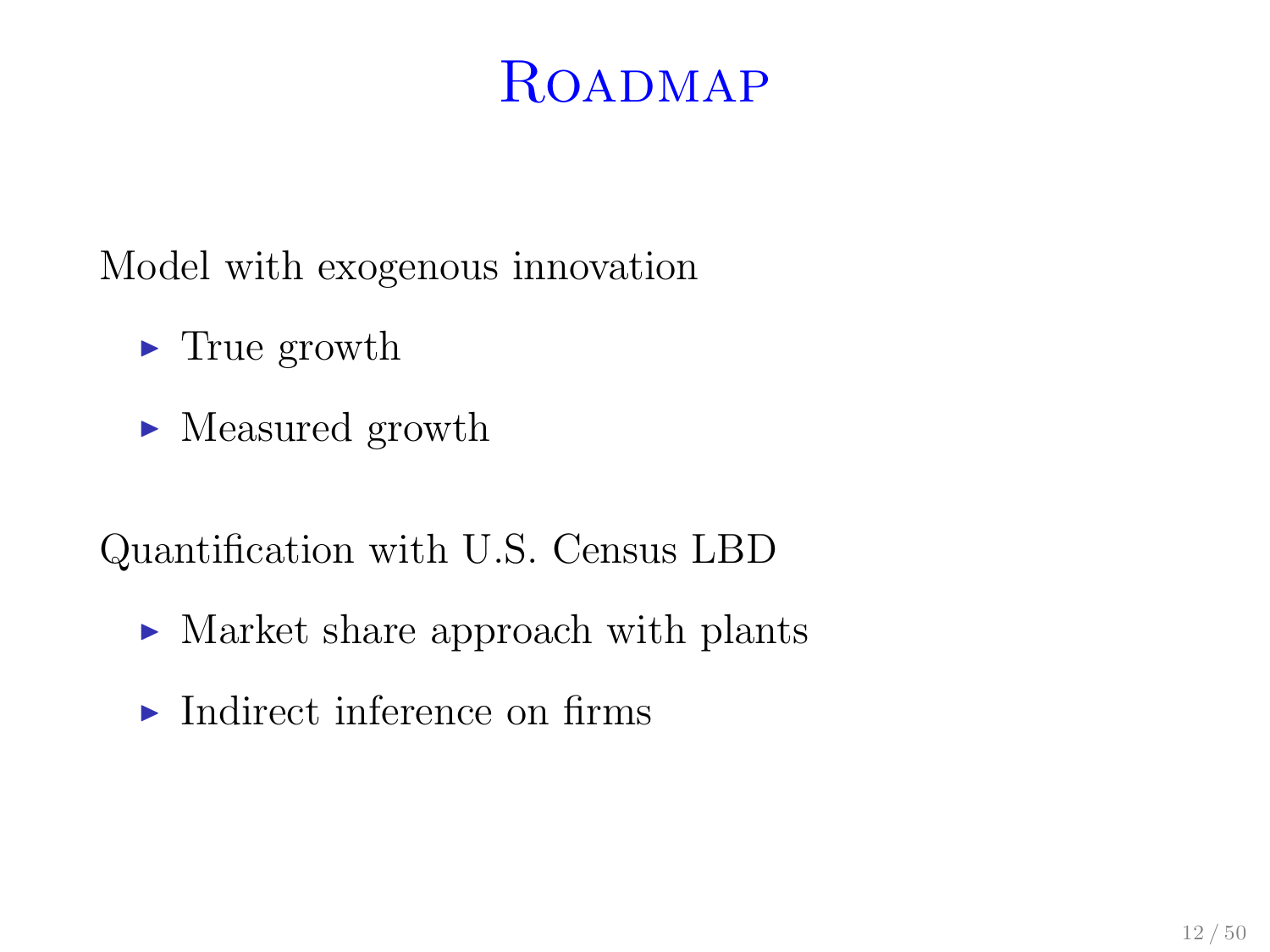#### ROADMAP

☎

 $\overline{\Omega}$ (Model with innovation)

- $\blacktriangleright$  True growth
- $\blacktriangleright$  Measured growth

Quantification with U.S. Census LBD

- $\triangleright$  Market share approach with plants
- $\blacktriangleright$  Indirect inference on firms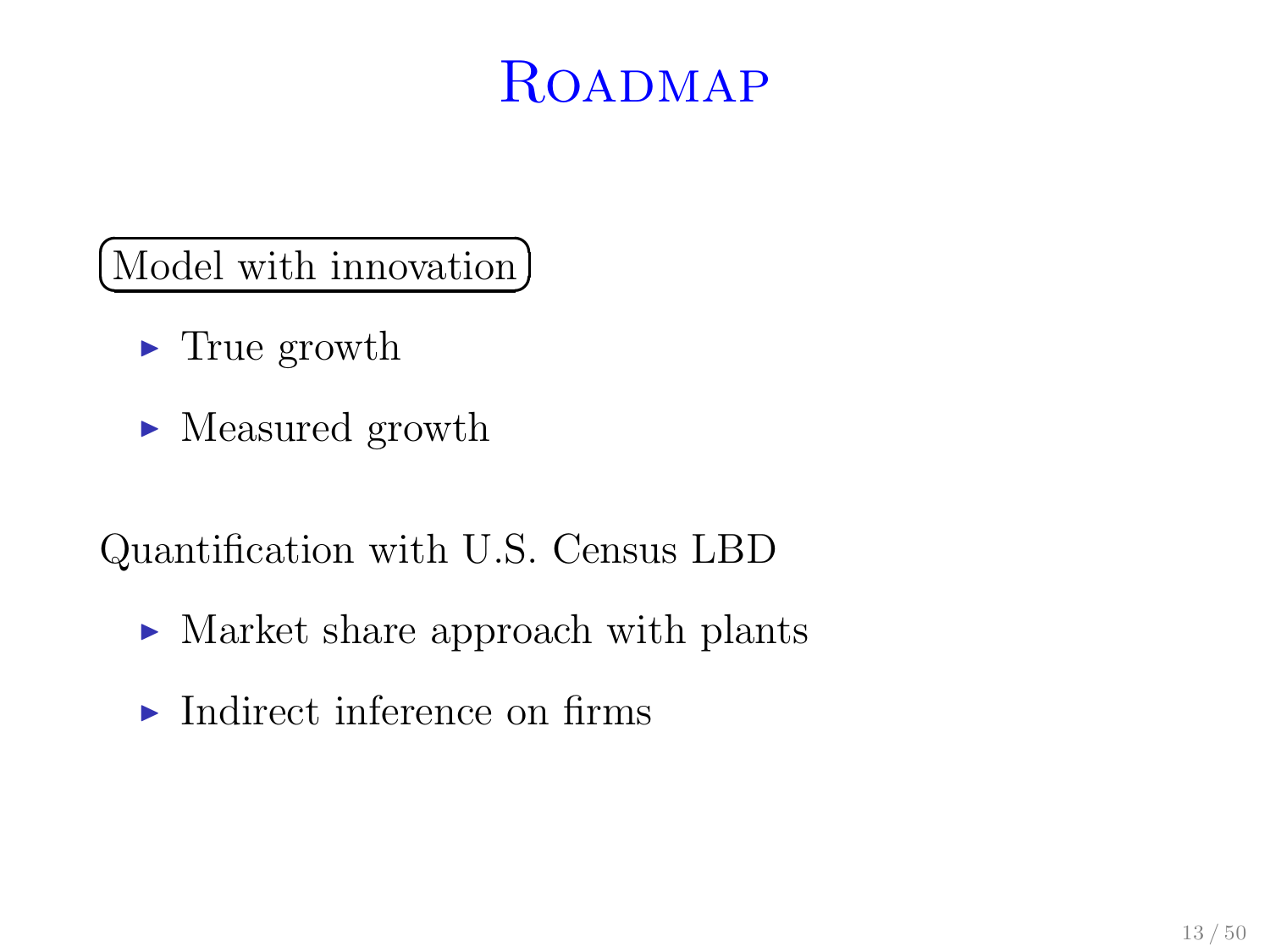#### **ENVIRONMENT**

Discrete time

Representative consumer with  $C_t = Y_t$ 

Exogenous aggregate supply of labor  $L_t$ 

 $M_t$  units of money, with  $M_t = P_t Y_t$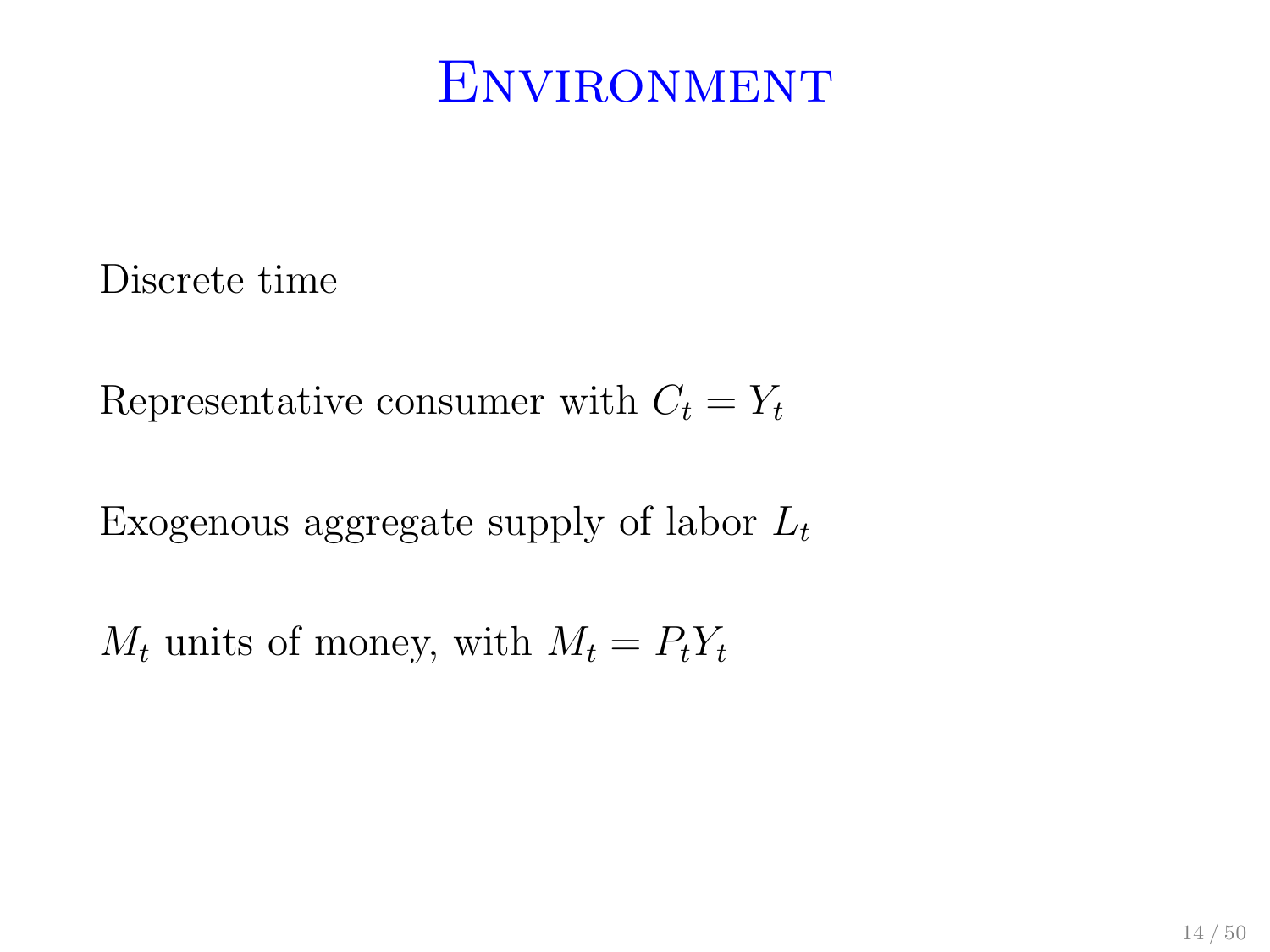#### **TECHNOLOGY**

Aggregate output

$$
Y = \left[ \int_0^N \left[ q(j) \, y(j) \right]^{\frac{\sigma - 1}{\sigma}} dj \right]^{\frac{\sigma}{\sigma - 1}}
$$

Product-level output

$$
y(j) = l(j)
$$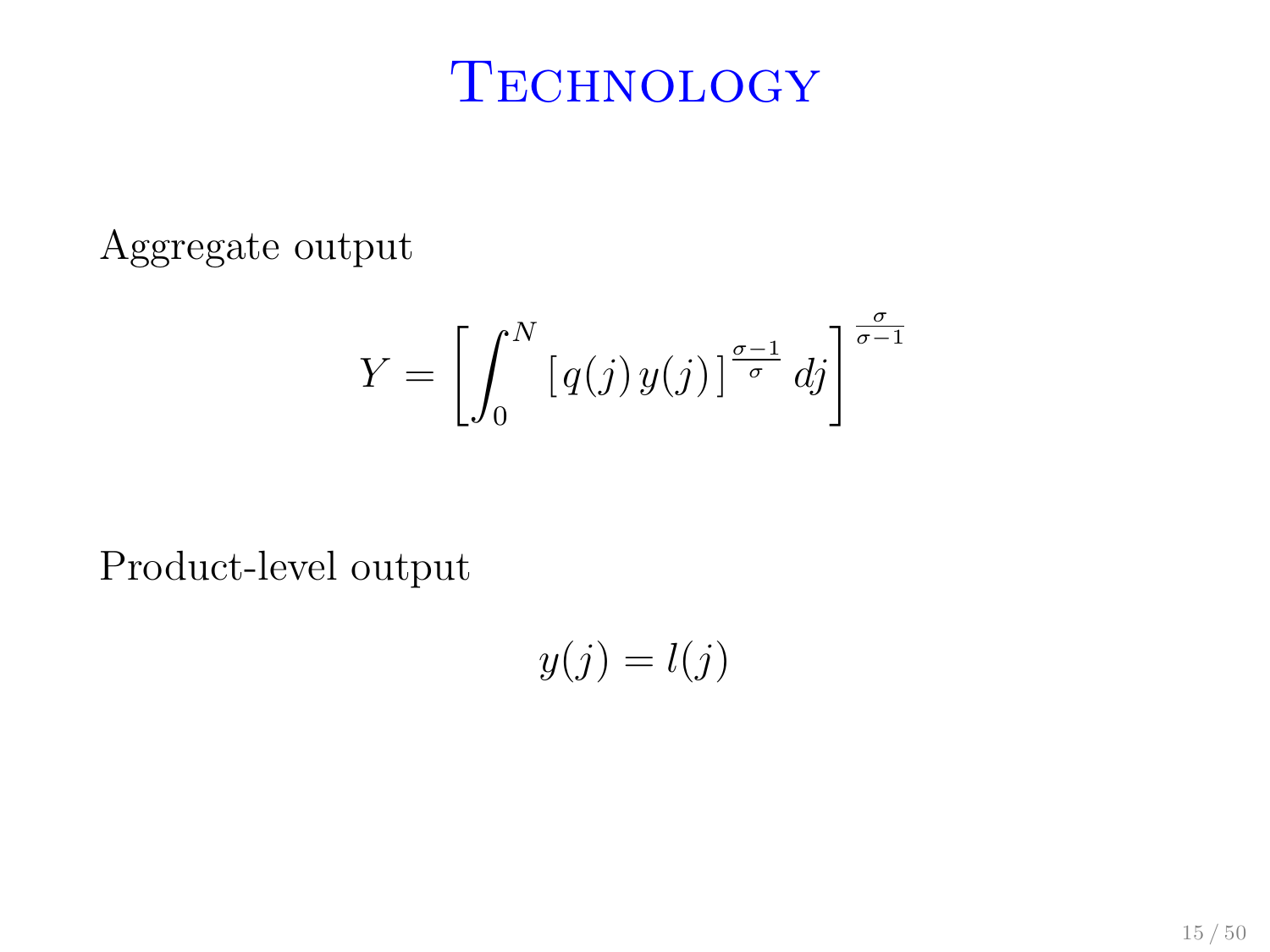#### PRODUCT VS. PROCESS INNOVATION

If all innovation is process innovation:

- $\triangleright$  Unit prices fall with innovation
- $\triangleright$  Might be easy to measure growth from CD

#### Data: elasticity of unit prices wrt revenue  $\approx 0$ .

 $\blacktriangleright$  e.g. Hottman, Redding and Weinstein (2015)

Consistent with product innovation.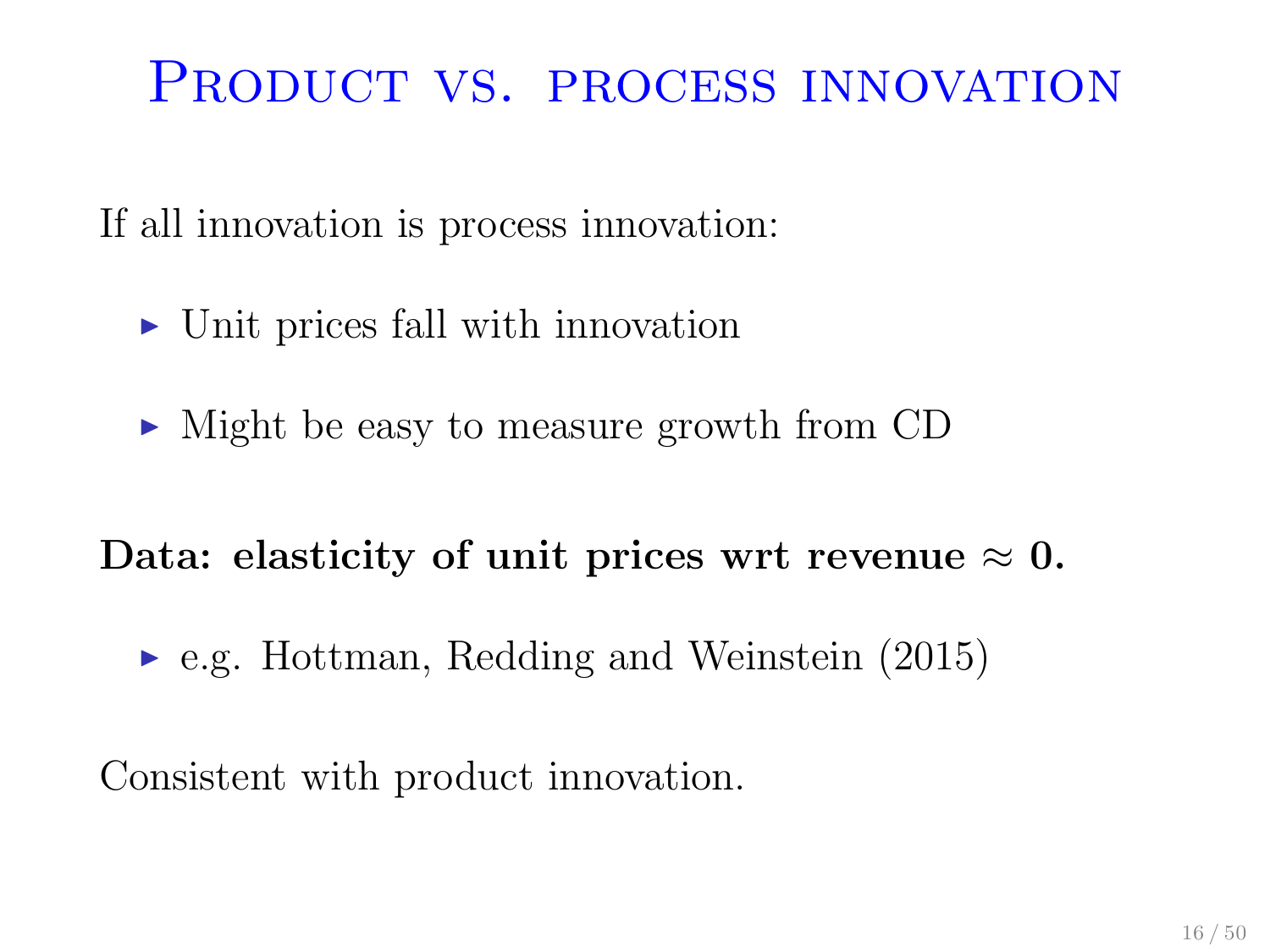### TYPES OF INNOVATION

|                                              | Creative    | New        | Incumbents on |
|----------------------------------------------|-------------|------------|---------------|
|                                              | destruction | varieties  | own products  |
| Arrival rate                                 |             | $\wedge_n$ | $\lambda_i$   |
| Step size<br>$\frac{q_{t+1}(j)}{q_{t+1}(j)}$ | $\gamma_d$  | $\gamma_n$ | $\gamma_i$    |
|                                              |             |            |               |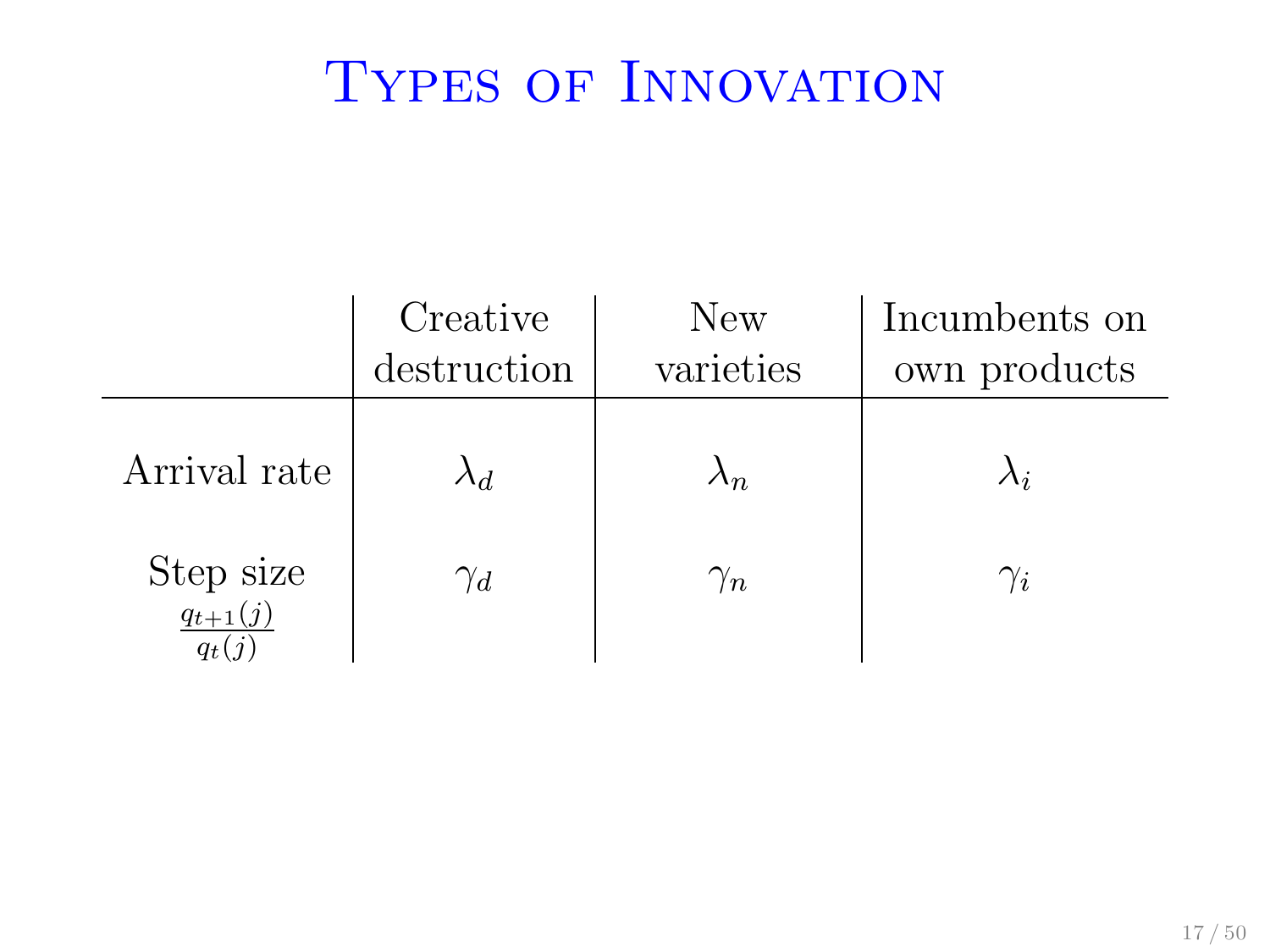#### MARKET STRUCTURE AND PRICING

Competitive final goods  $(P_t)$  and labor  $(W_t/P_t)$  markets

Monopolistic competition in market for intermediate goods:

$$
p_t(j) = \mu \cdot W_t
$$

$$
\blacktriangleright
$$
  $\mu = \frac{\sigma}{\sigma - 1}$  when  $\sigma > 1$ 

 $\triangleright$   $\mu$  determined by limit pricing when  $\sigma = 1$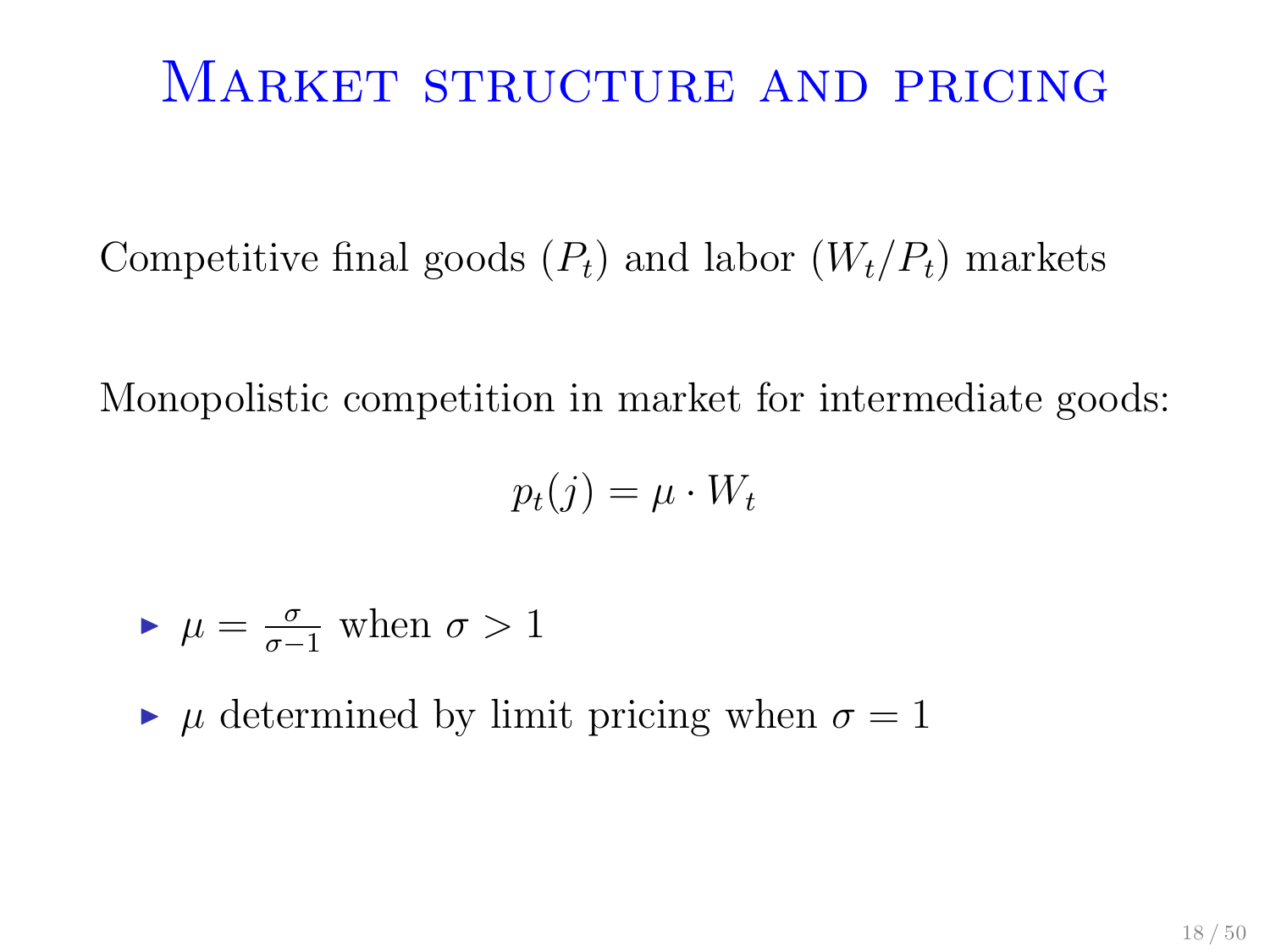#### True vs. Measured Growth

True 
$$
\frac{Y_{t+1}}{Y_t} = \frac{M_{t+1}}{M_t} \frac{P_t}{P_{t+1}}
$$

$$
\text{Measured}\qquad \qquad \widehat{\left(\frac{Y_{t+1}}{Y_t}\right)} = \frac{M_{t+1}}{M_t} \widehat{\left(\frac{P_t}{P_{t+1}}\right)}
$$

Missing growth ⇔ overstated inflation

$$
\log \frac{Y_{t+1}}{Y_t} - \log \left( \overbrace{Y_t} \right) = \log \left( \overbrace{P_t} \right) - \log \frac{P_{t+1}}{P_t}
$$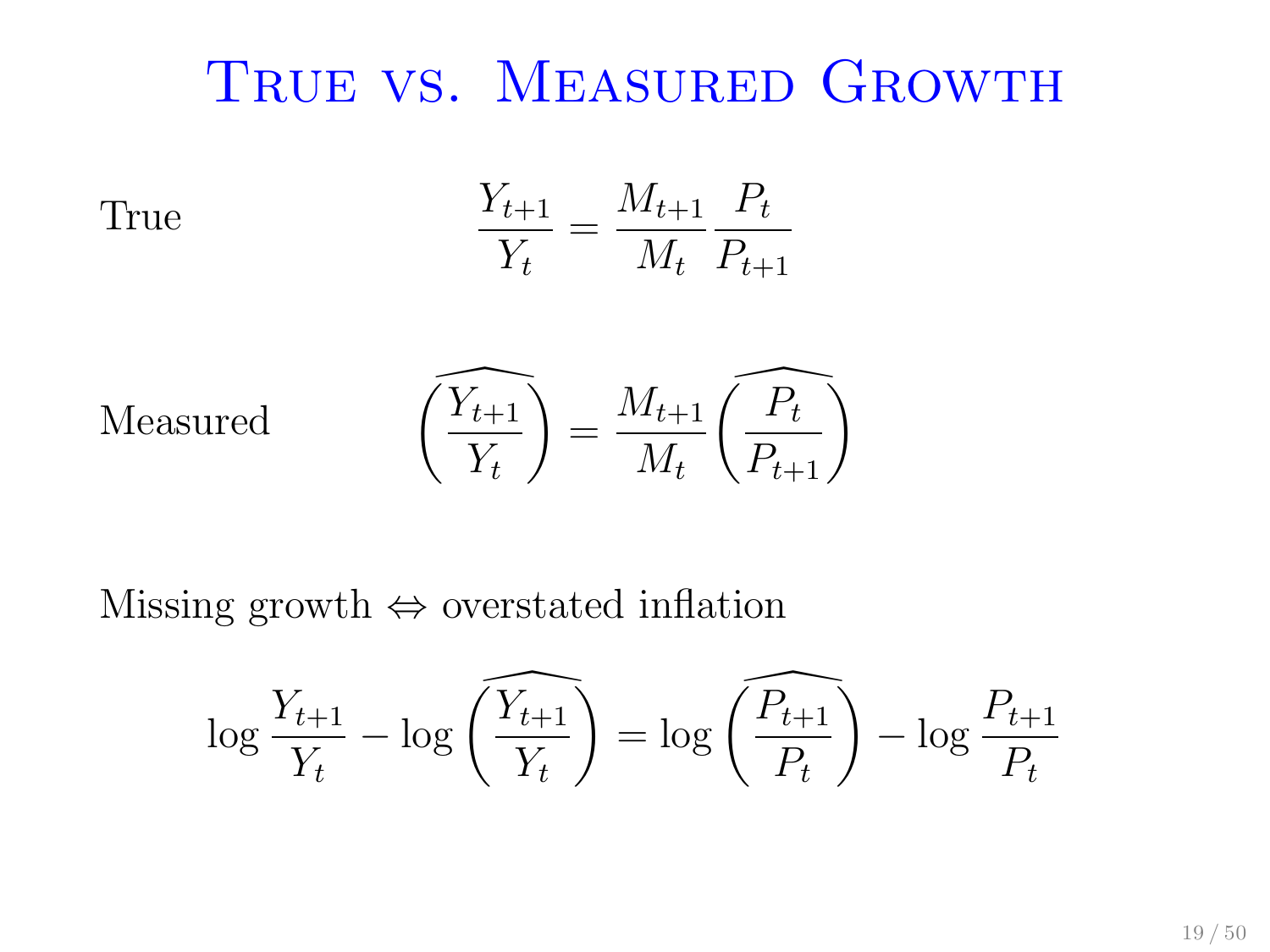### U.S. Inflation measurement

Brand new varieties

- $\triangleright$  rotated into the sample with a lag of 1-4 years
- $\triangleright$  no attempt to measure surplus from them

Products that are creatively destroyed

- $\triangleright$  standard treatment is imputation
- $\rightarrow$  plugs in inflation for surviving products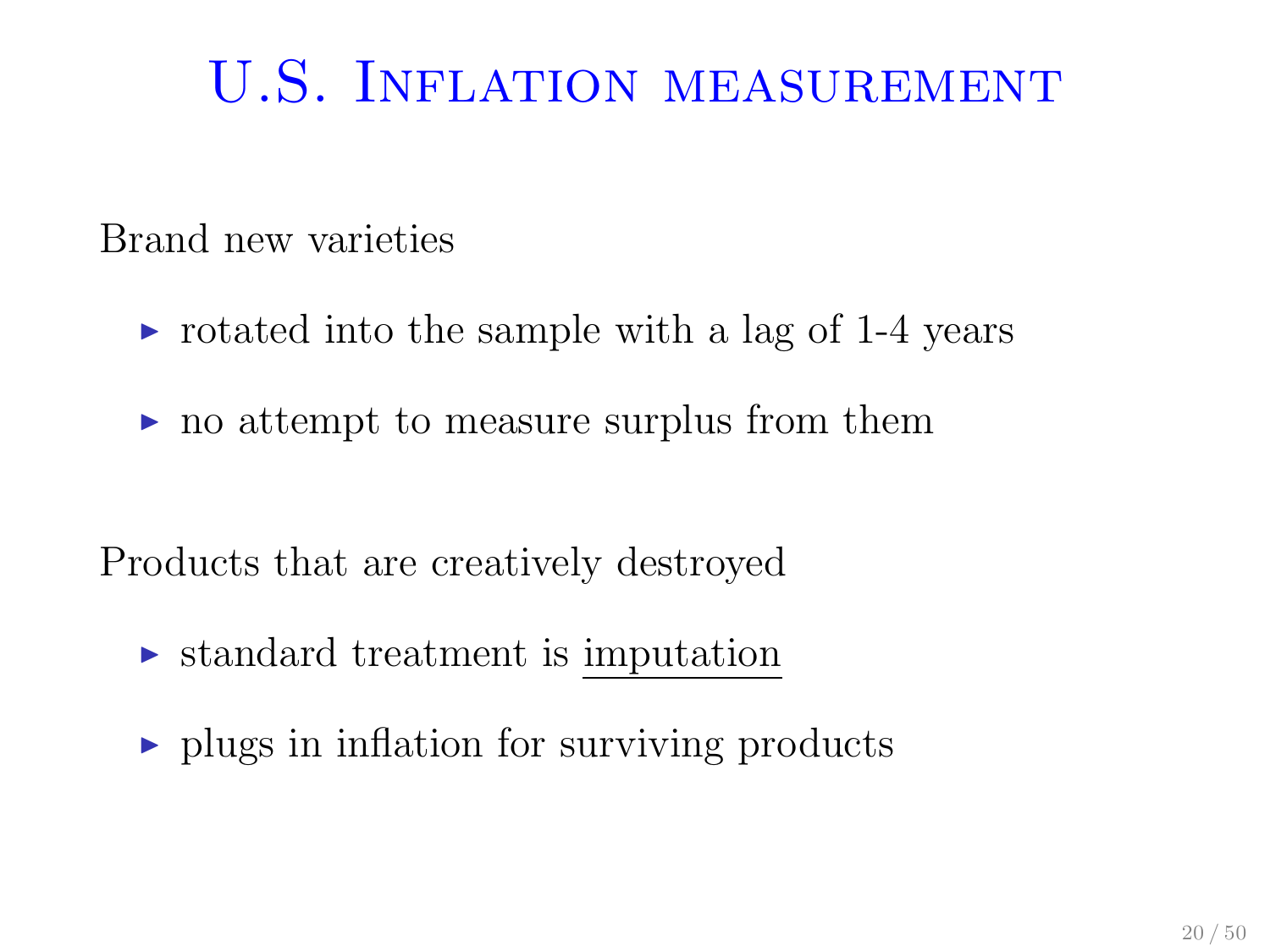#### TRUE INFLATION

Price level

$$
P_t = \mu \cdot W_t \cdot \left( \int_0^{N_t} q_t(j)^{\sigma - 1} \, dj \right)^{\frac{1}{1 - \sigma}}
$$

If the quality of new varieties is  $q_t(j) = \gamma_n \bar{q}_t$  then

$$
\frac{P_{t+1}}{P_t} = \frac{W_{t+1}}{W_t} \cdot \left[\underbrace{1 + \lambda_d \left(\gamma_d^{\sigma-1} - 1\right)}_{CD} + \underbrace{(1 - \lambda_d)\lambda_i \left(\gamma_i^{\sigma-1} - 1\right)}_{Own \text{ innovation}} + \underbrace{\lambda_n \gamma_n^{\sigma-1}}_{new \text{ varieties}}\right]^\frac{1}{1-\sigma}
$$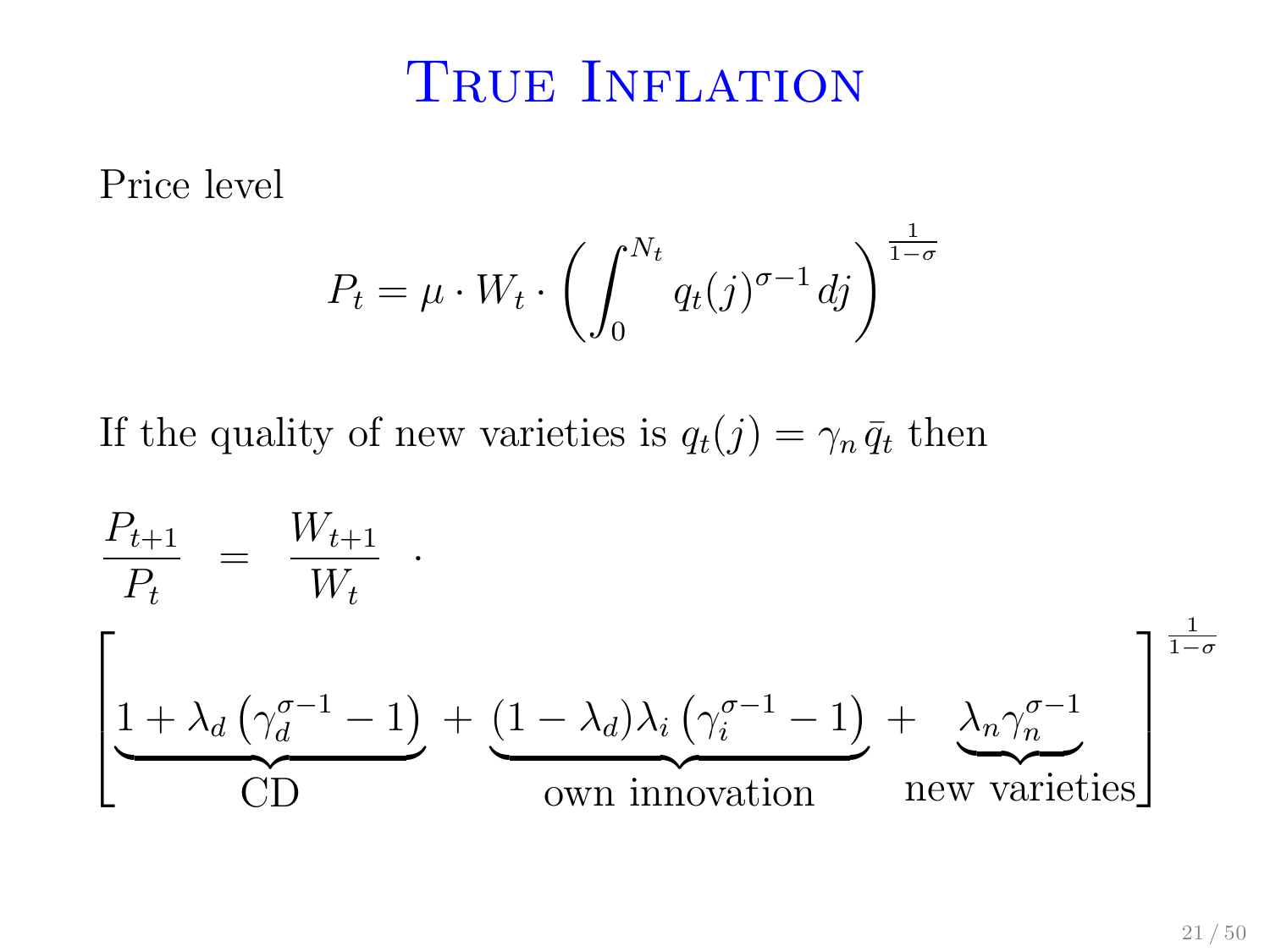#### Missing Growth

Measured inflation

$$
\widehat{\left(\frac{P_{t+1}}{P_t}\right)} = \left(\frac{W_{t+1}}{W_t}\right) \left[1 + \widehat{\lambda}_i \left(\widehat{\gamma}_i^{\sigma-1} - 1\right)\right]^{\frac{1}{1-\sigma}}
$$

When  $\hat{\lambda}_i = \lambda_i$  and  $\hat{\gamma}_i = \gamma_i$ , missing growth is

$$
MG = \frac{1}{\sigma - 1} \log \left( 1 + \frac{\lambda_d \left[ \gamma_d^{\sigma - 1} - 1 - \lambda_i \left( \gamma_i^{\sigma - 1} - 1 \right) \right] + \lambda_n \gamma_n^{\sigma - 1}}{1 + \lambda_i \left( \gamma_i^{\sigma - 1} - 1 \right)} \right)
$$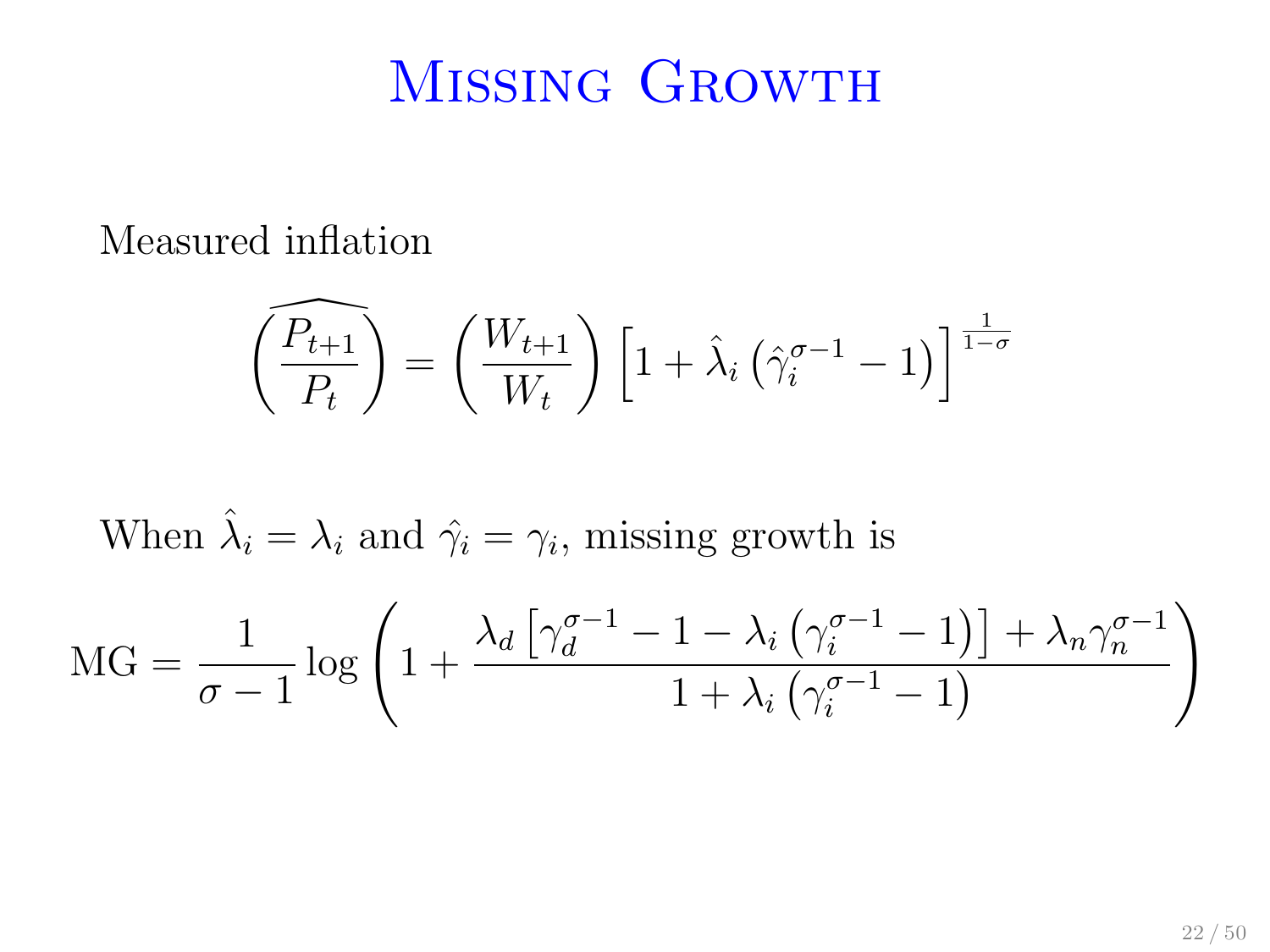True growth

$$
(1 - \lambda_d) \cdot \lambda_i \log \gamma_i + \lambda_d \cdot \log \gamma_d
$$

Measured growth

$$
\underbrace{(1-\lambda_d)\,\hat{\lambda}_i\,\log\hat{\gamma}_i}_{\text{incumbent innovation}} + \underbrace{\lambda_d\,\hat{\lambda}_i\,\log\hat{\gamma}_i}_{\text{imputation for CD}} = \hat{\lambda}_i\log\hat{\gamma}_i
$$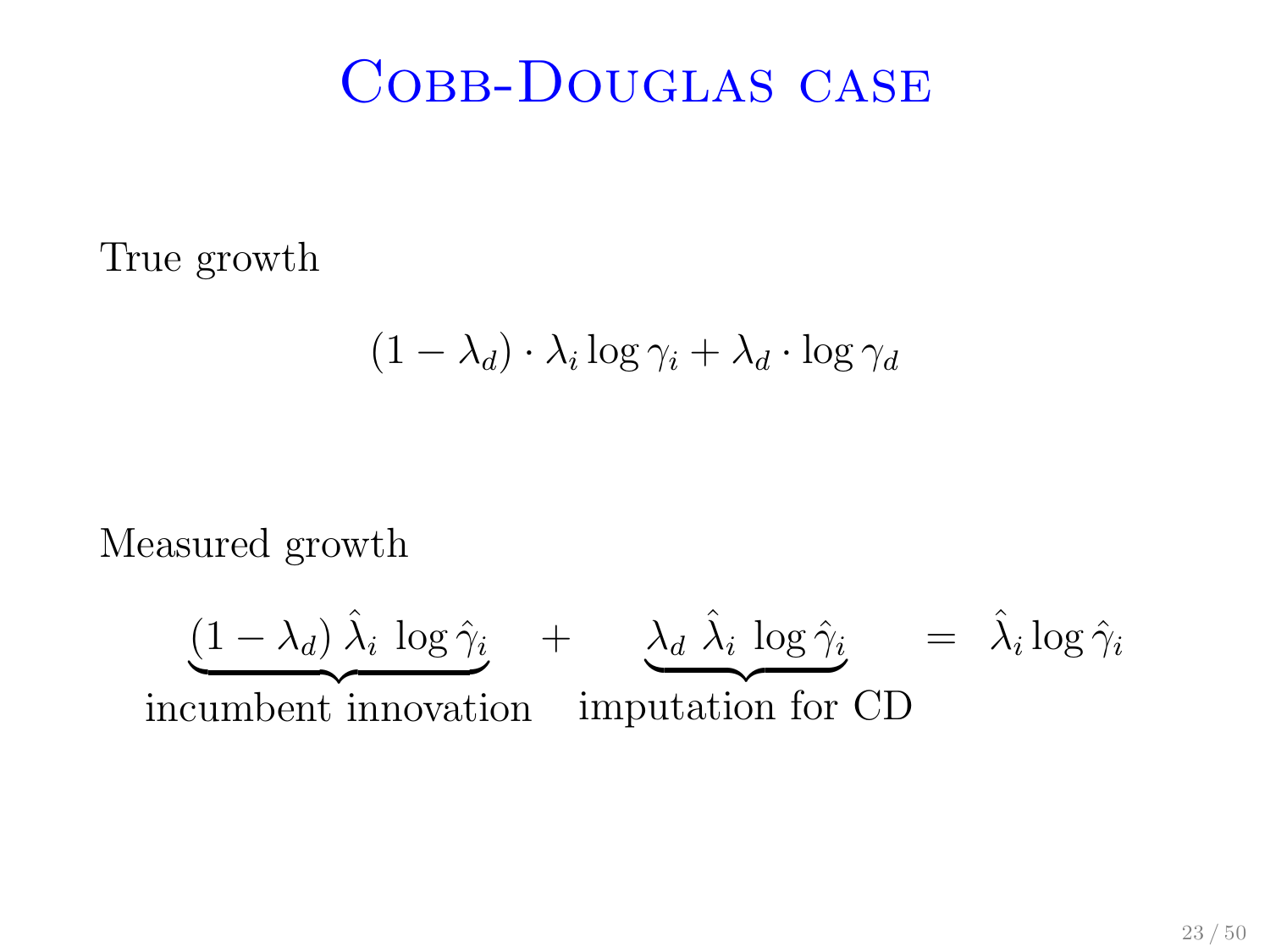Missing growth

$$
\frac{(1 - \lambda_d)(\lambda_i \log \gamma_i - \hat{\lambda}_i \log \hat{\gamma}_i)}{\text{quality bias}} + \frac{\lambda_d (\log \gamma_d - \hat{\lambda}_i \log \hat{\gamma}_i)}{\text{CD bias}}
$$

Missing growth is increasing in

$$
\begin{array}{c}\n\blacktriangleright \ \lambda_d, \ \gamma_d \\
\blacktriangleright \ \gamma_i - \hat{\gamma}_i, \ \lambda_i - \hat{\lambda}_i\n\end{array}
$$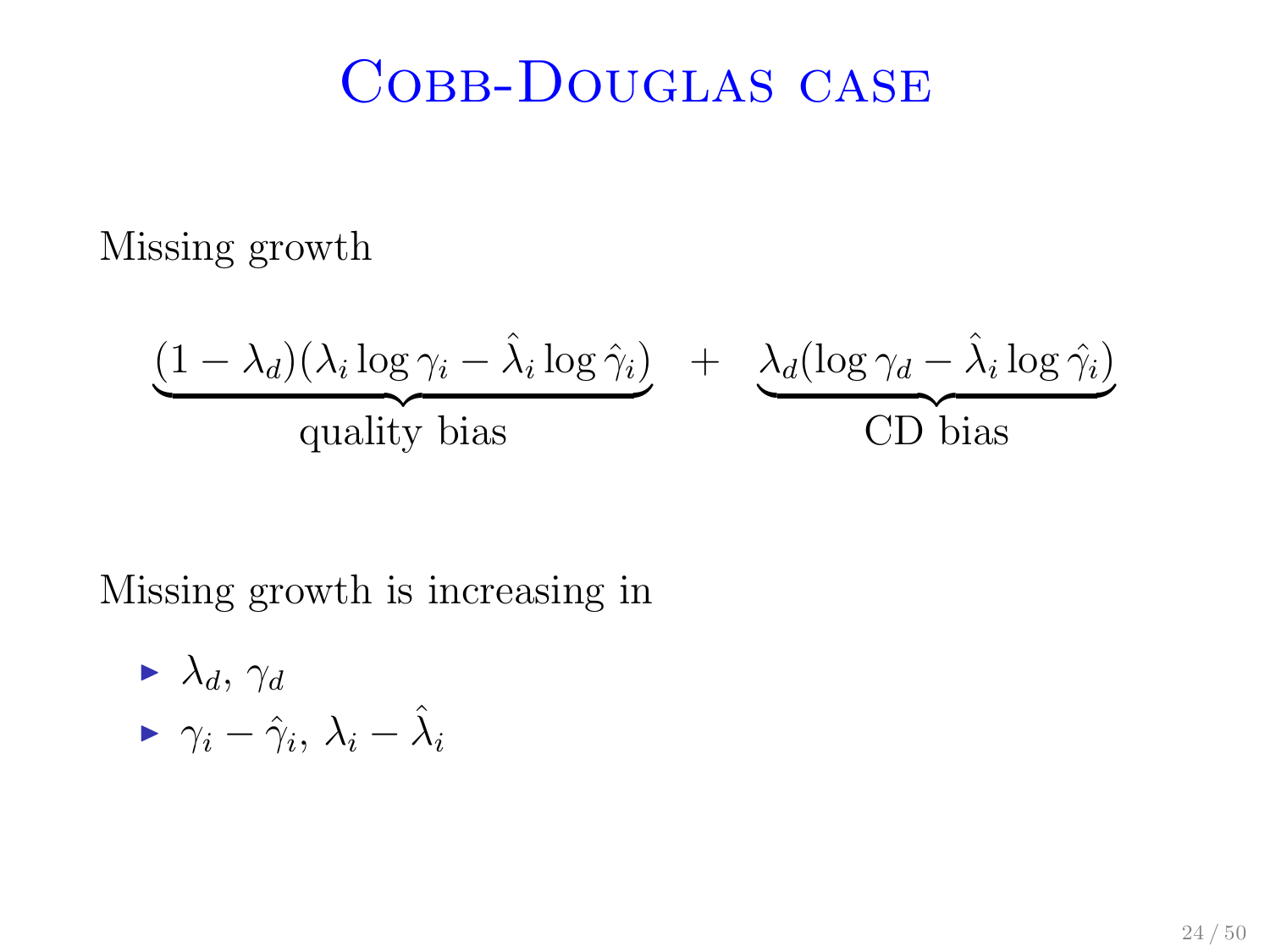Sources of bias from CD:

$$
\underbrace{\lambda_d (1 - \hat{\lambda}_i) \log \hat{\gamma}_i}_{\text{not all incumbents innovative}} + \underbrace{\lambda_d (\log \gamma_d - \log \hat{\gamma}_i)}_{\text{different stepsize for CD}}
$$

Understated growth from CD:

- $\triangleright$  even if CD and own-innovation have the same step size
- ightharpoonright bias but exacerbated by lower  $\hat{\lambda}_i$  and any quality bias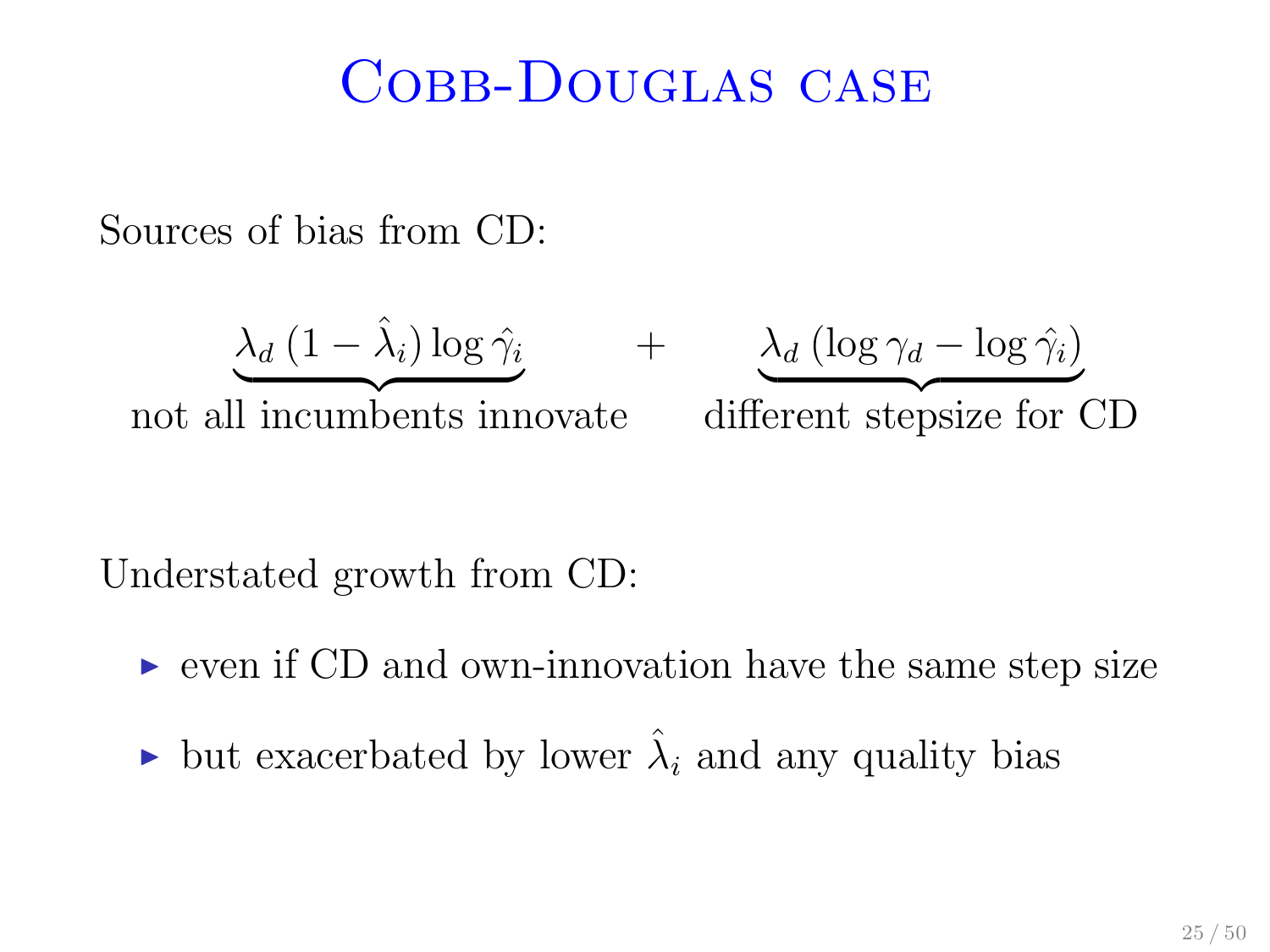Sources of bias from CD:

$$
\underbrace{\lambda_d (1 - \hat{\lambda}_i) \log \hat{\gamma}_i}_{\text{max}} \qquad \qquad
$$

not all incumbents innovate different stepsize for CD

+ λ<sup>d</sup> (log γ<sup>d</sup> − log ˆγi)

#### Numerical example:

- ► same step sizes for CD and OI
- $\triangleright$  OI of survivors and CD arrive at rate 10%
- measured growth  $= \hat{\lambda}_i \log \hat{\gamma}_i = 1\% \rightarrow \log \hat{\gamma}_i = 10\%$
- ightharpoonup missing growth from  $CD = 10\% \cdot 90\% \cdot 10\% = 0.9\%$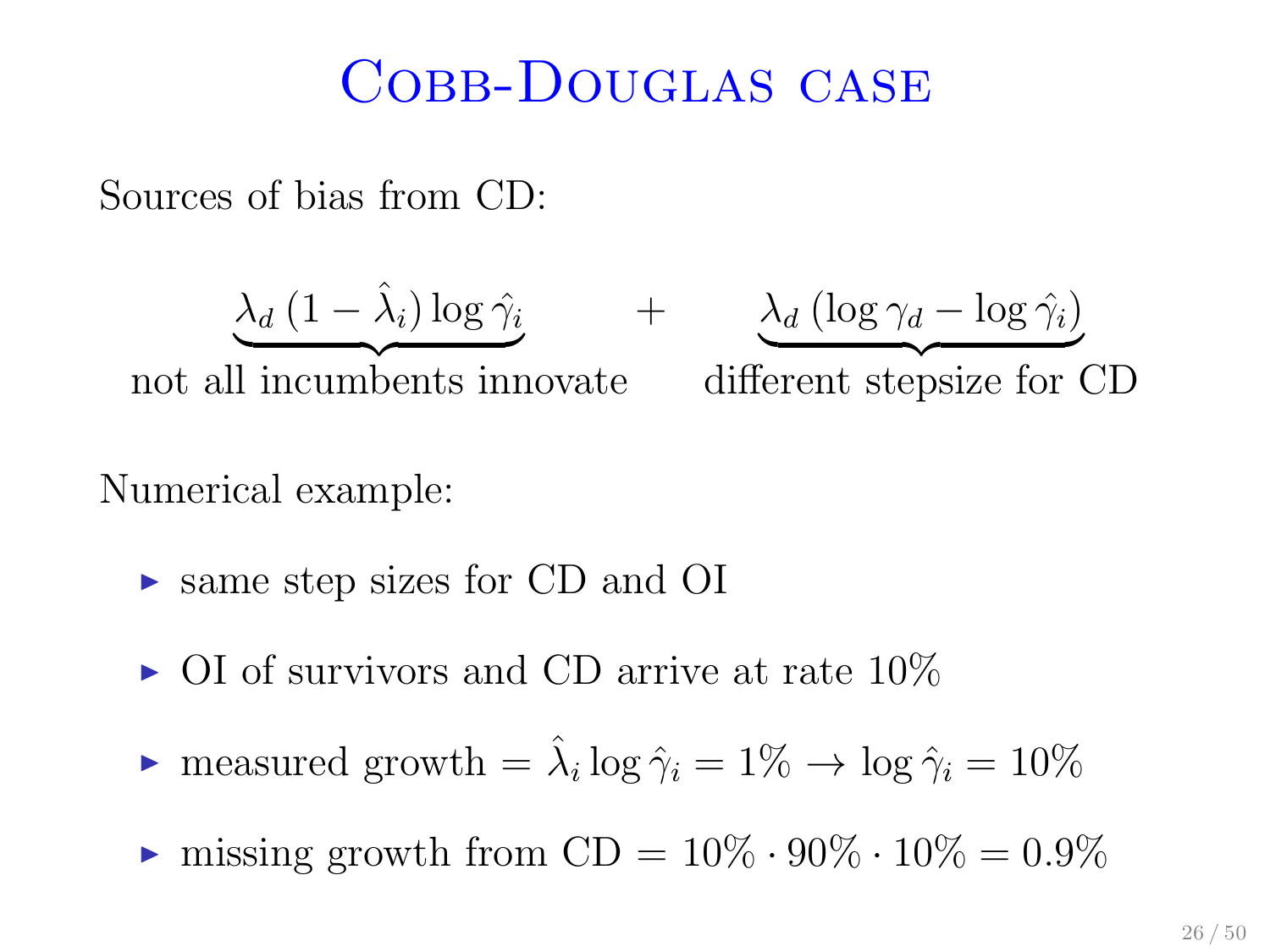#### ROADMAP

☎ ✆

Model with innovation

- $\blacktriangleright$  True growth
- $\blacktriangleright$  Measured growth

Quantification with U.S. Census LBD ✝

- Market share approach with plants
- $\blacktriangleright$  Indirect inference on firms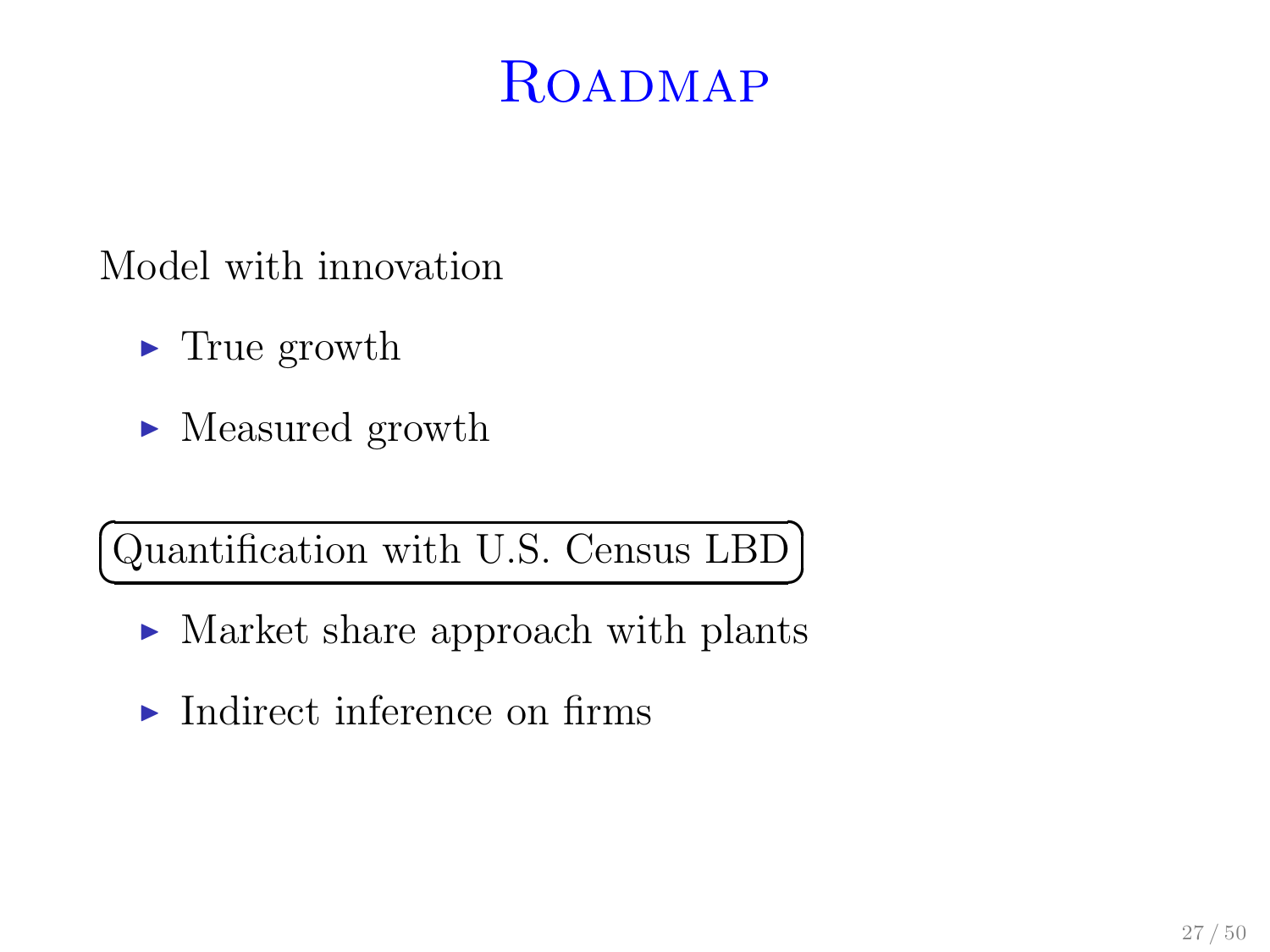#### WHAT WE AIM TO QUANTIFY

Our focus is missing growth due to

- $\blacktriangleright$  Creative Destruction (CD)
- $\triangleright$  New varieties (NV) if necessary

We assume Own Innovation (OI) is measured well

 $\triangleright$  Conservative (miss more growth from CD otherwise)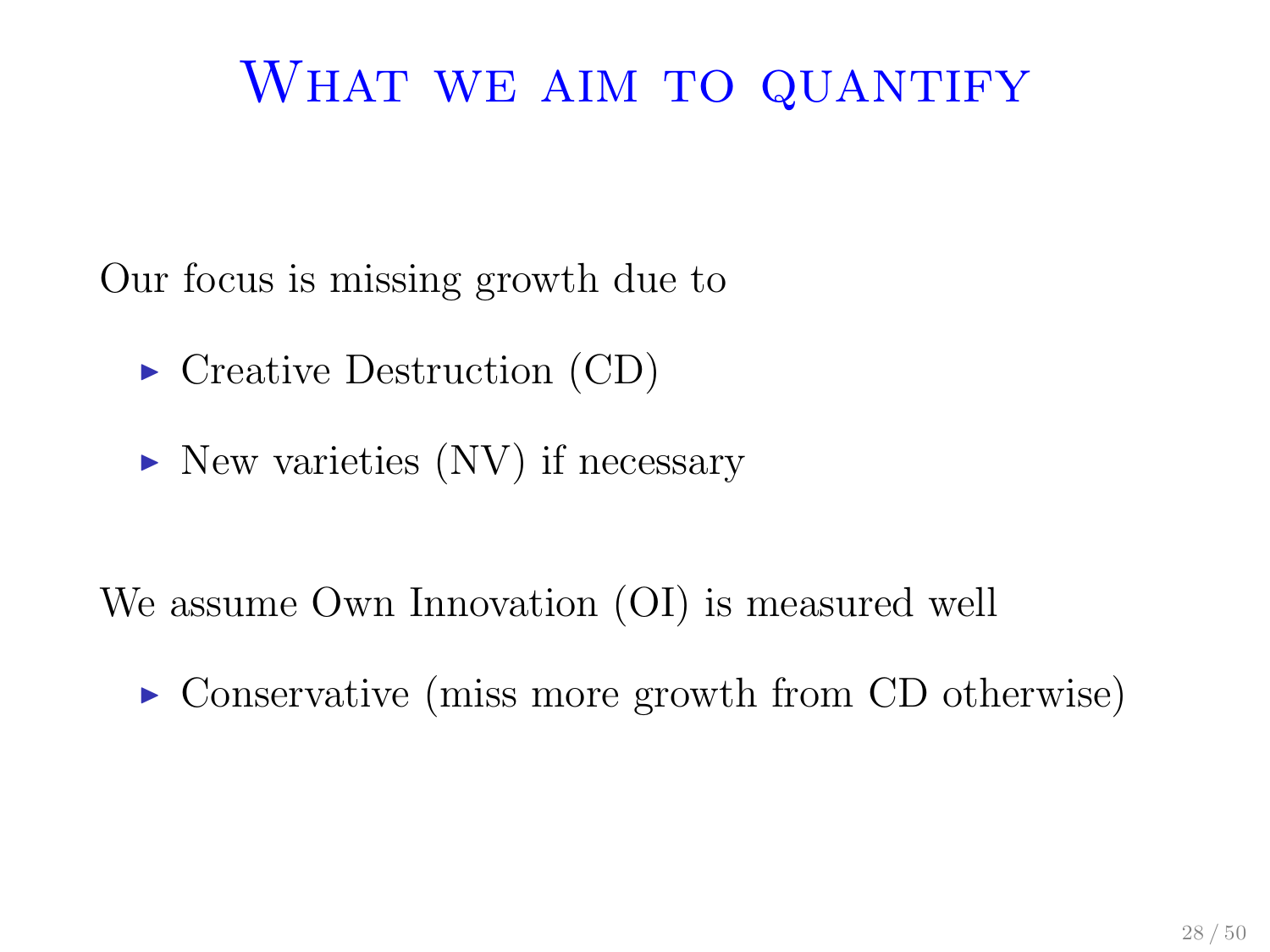### U.S. CENSUS DATA

- $\blacktriangleright$  Longitudinal Business Database (LBD)
- $\blacktriangleright$  results for 1983–2013
- $\triangleright$  all nonfarm private sector plants
- $\blacktriangleright$  employment, wage bill, firm, industry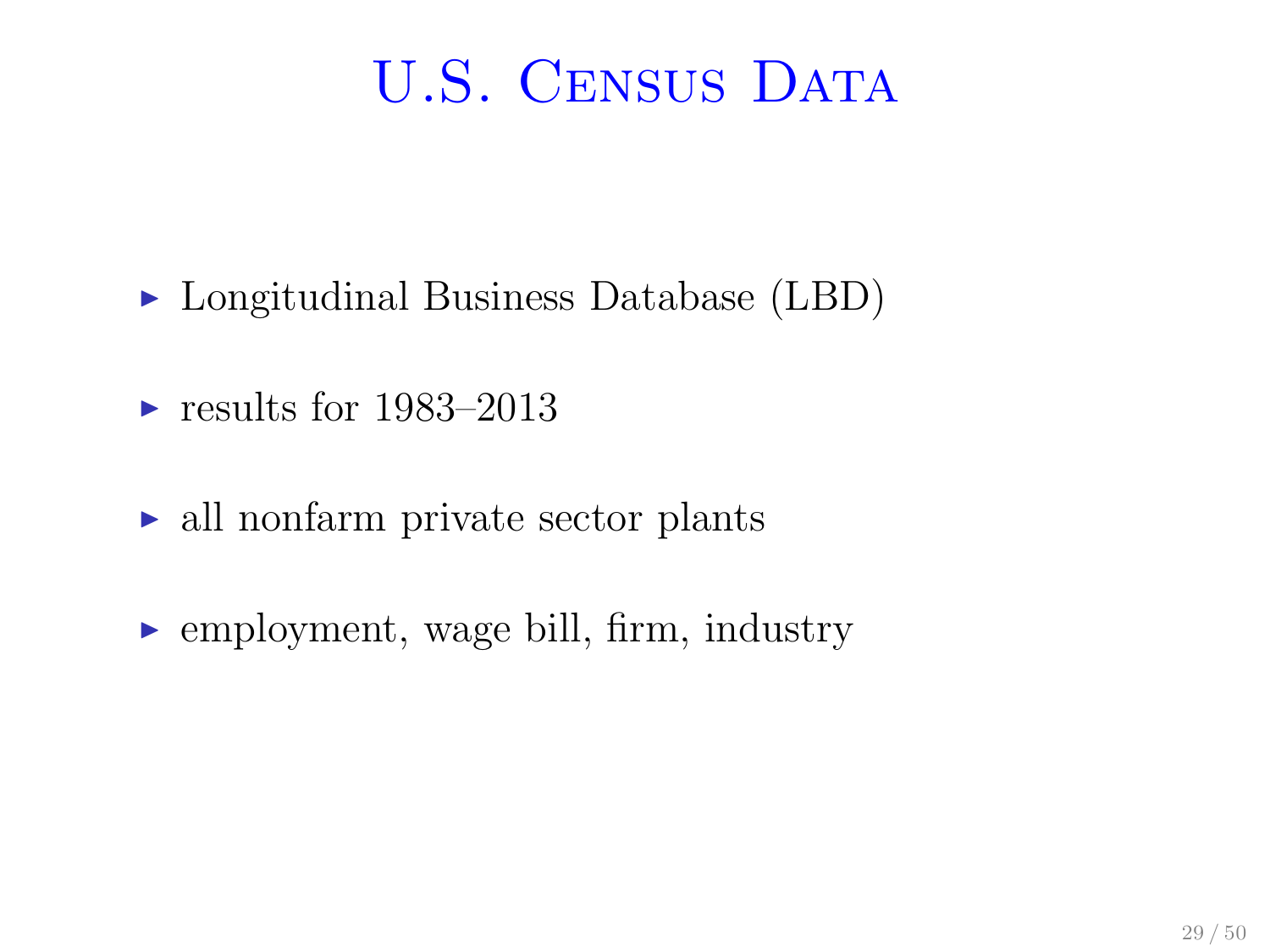#### ROADMAP

☎ ✆

Model with innovation

- $\blacktriangleright$  True growth
- $\blacktriangleright$  Measured growth

Quantification with U.S. Census LBD

- $\blacktriangleright$ Market share approach with plants ✝
- $\blacktriangleright$  Indirect inference on firms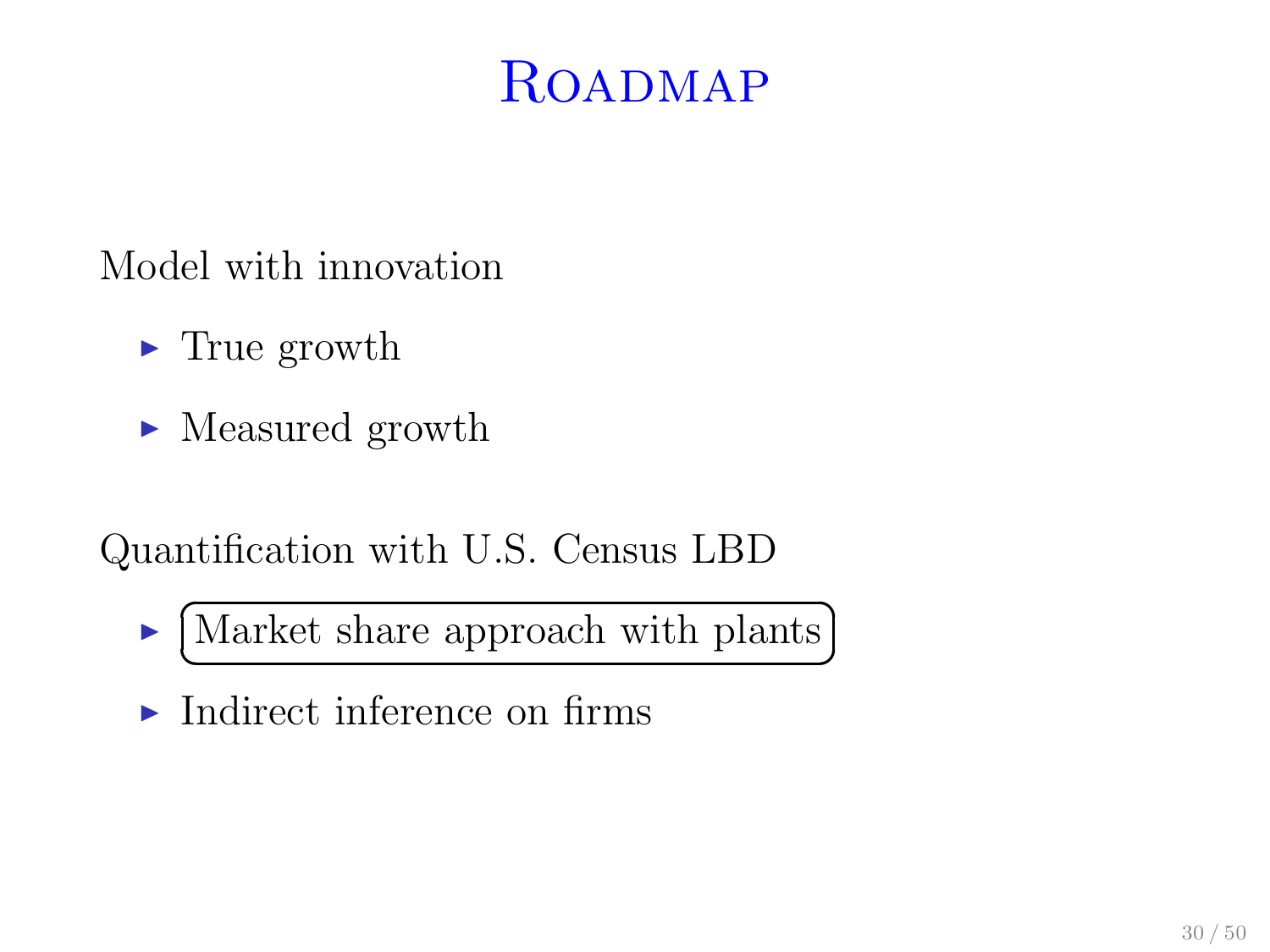#### MARKET SHARE OF SURVIVORS

$$
\frac{\frac{Y_{t+1}}{Y_t}}{\frac{Y_{t+1}}{Y_t}} = \left(\frac{s_{I_t,t}}{s_{I_t,t+1}}\right)^{\frac{1}{\sigma-1}}
$$

 $s_{I_t,t}$  = market share in t of all establishments operating in both t and  $t+1$ 

 $s_{I_t,t+1}$  = market share in  $t+1$  of all establishments operating in both t and  $t + 1$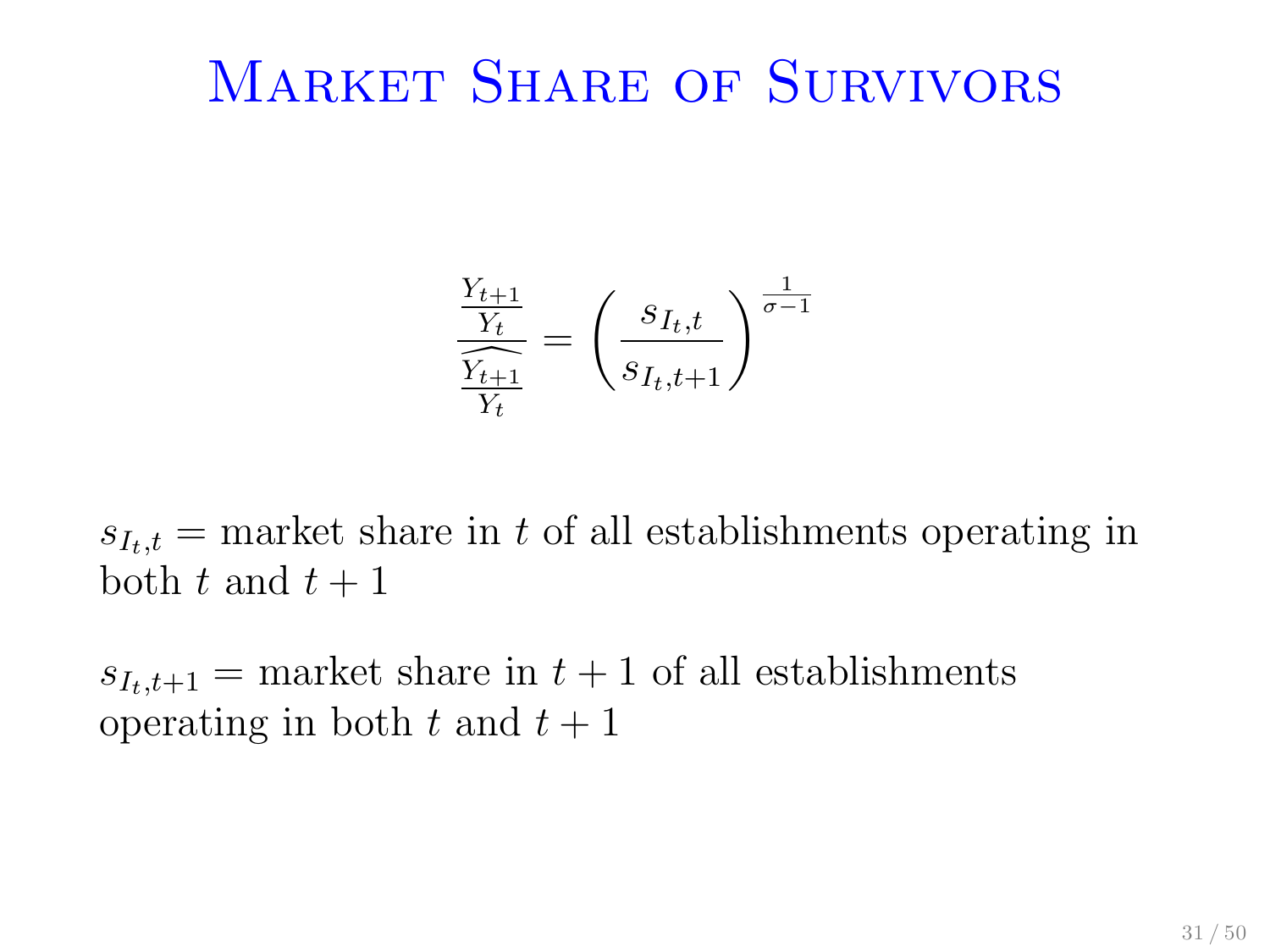#### MARKET SHARE INTUITION

$$
\frac{\frac{Y_{t+1}}{Y_t}}{\frac{Y_{t+1}}{Y_t}} = \left(\frac{s_{I_t,t}}{s_{I_t,t+1}}\right)^{\frac{1}{\sigma-1}}
$$

Falling survivor market share  $\Rightarrow$  BLS imputes too much inflation to entrants  $\Rightarrow$  missing growth

Assumes that CD and NV come from new establishments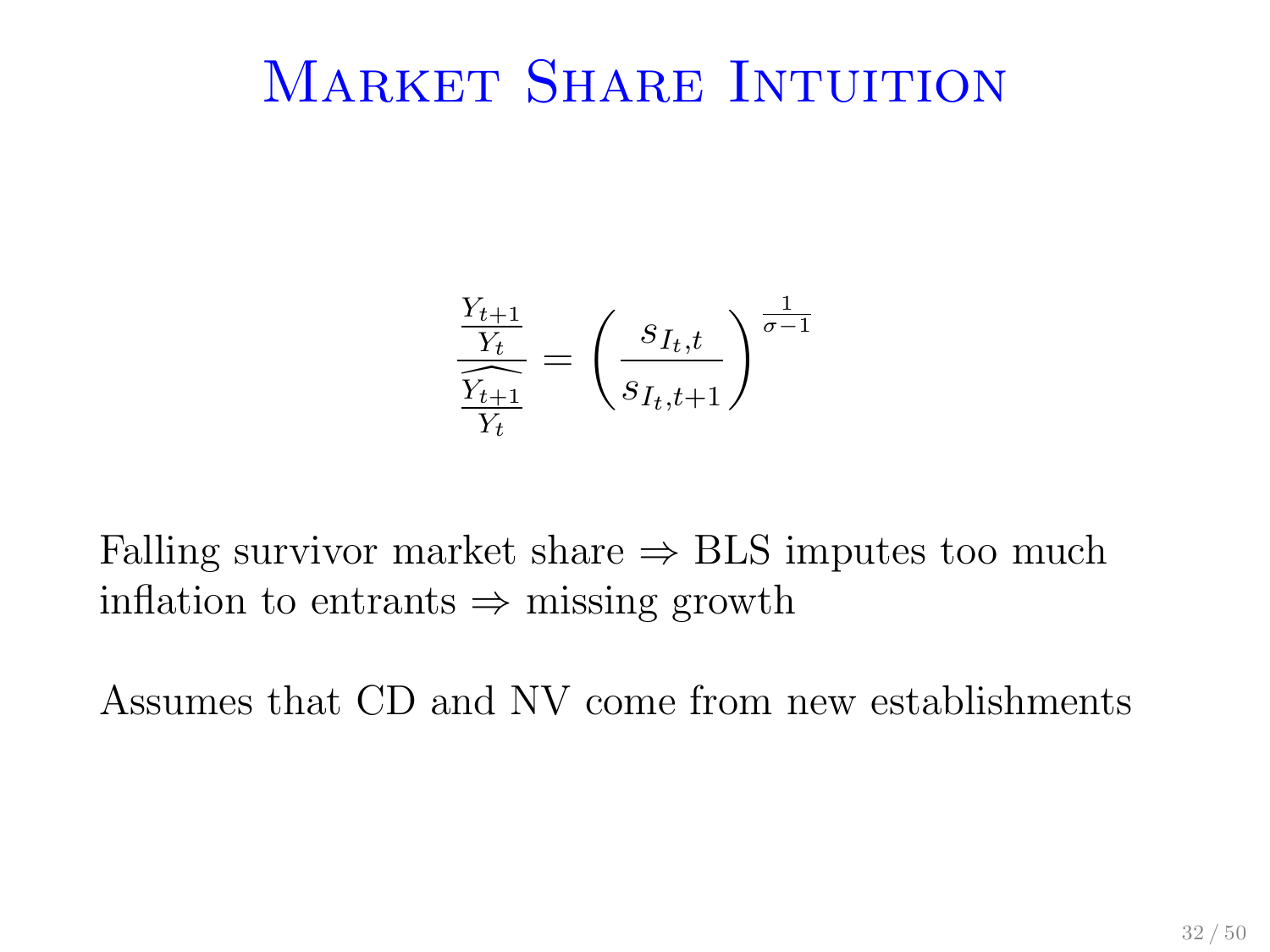### Allowing entrants to mature

Young plants may take time to

- $\blacktriangleright$  Build capital
- $\blacktriangleright$  Hire and train workers
- $\blacktriangleright$  Accumulate customers

We thus define plants who are 5 years old as "entrants"

 $\triangleright$  In the LBD, employment growth is higher than average for the first 5 years of plant life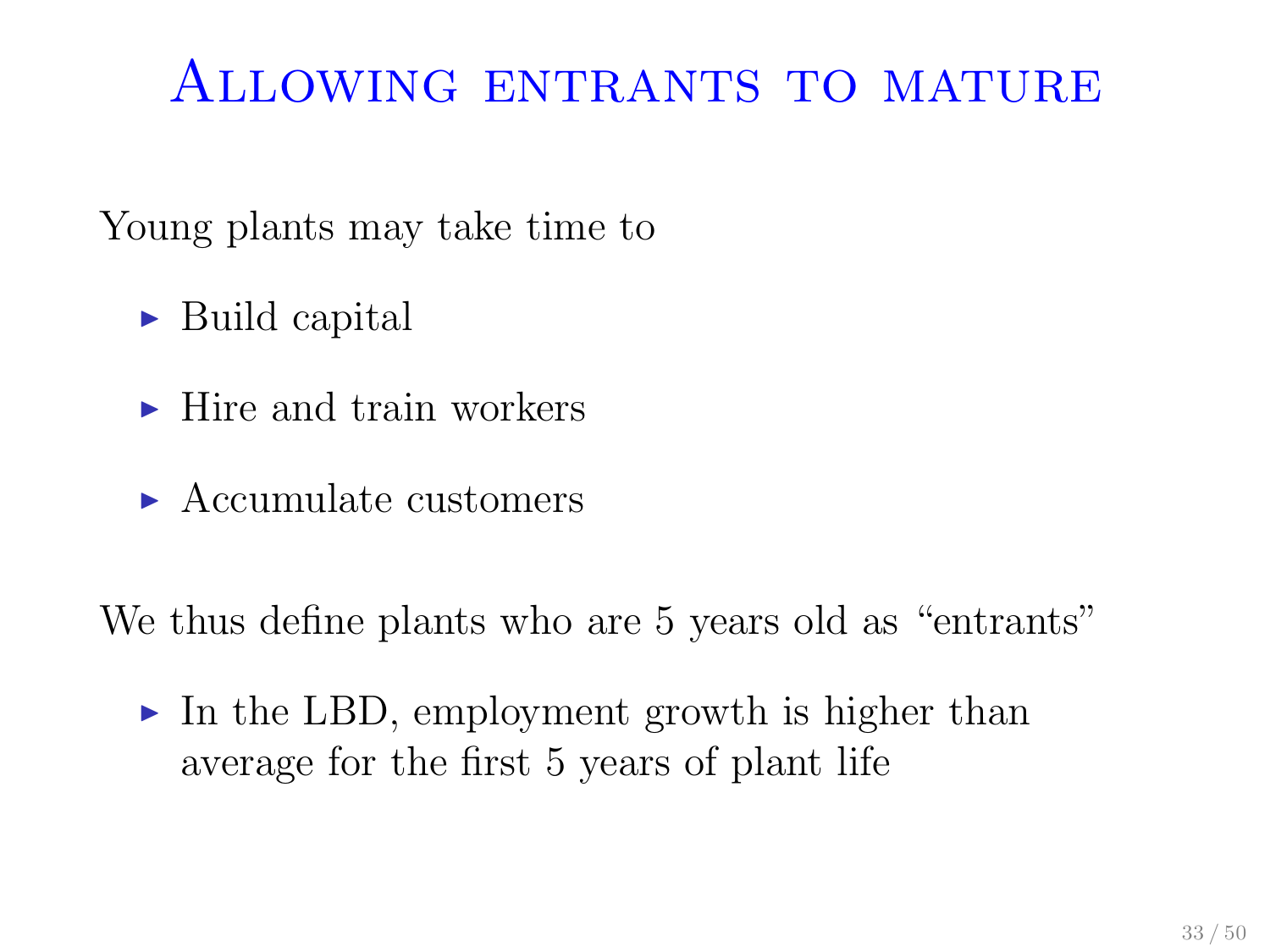### DROPPING PLANTS  $<$  5 YEARS

Growth of survivors' employment share

$$
\left(\frac{L(t, B \le t, D \ge t+1)}{L(t, B \le t, D \ge t+1) + L(t, B \le t, D = t)}\right) / \left(\frac{L(t+1, B \le t, D \ge t+1)}{L(t+1, B \le t, D \ge t+1) + L(t+1, B = t+1, D \ge t+1)}\right)
$$

 $\blacktriangleright$  B = year of "birth" (first year in the dataset + 5)

 $\triangleright$  D = year of exit (last year in the dataset)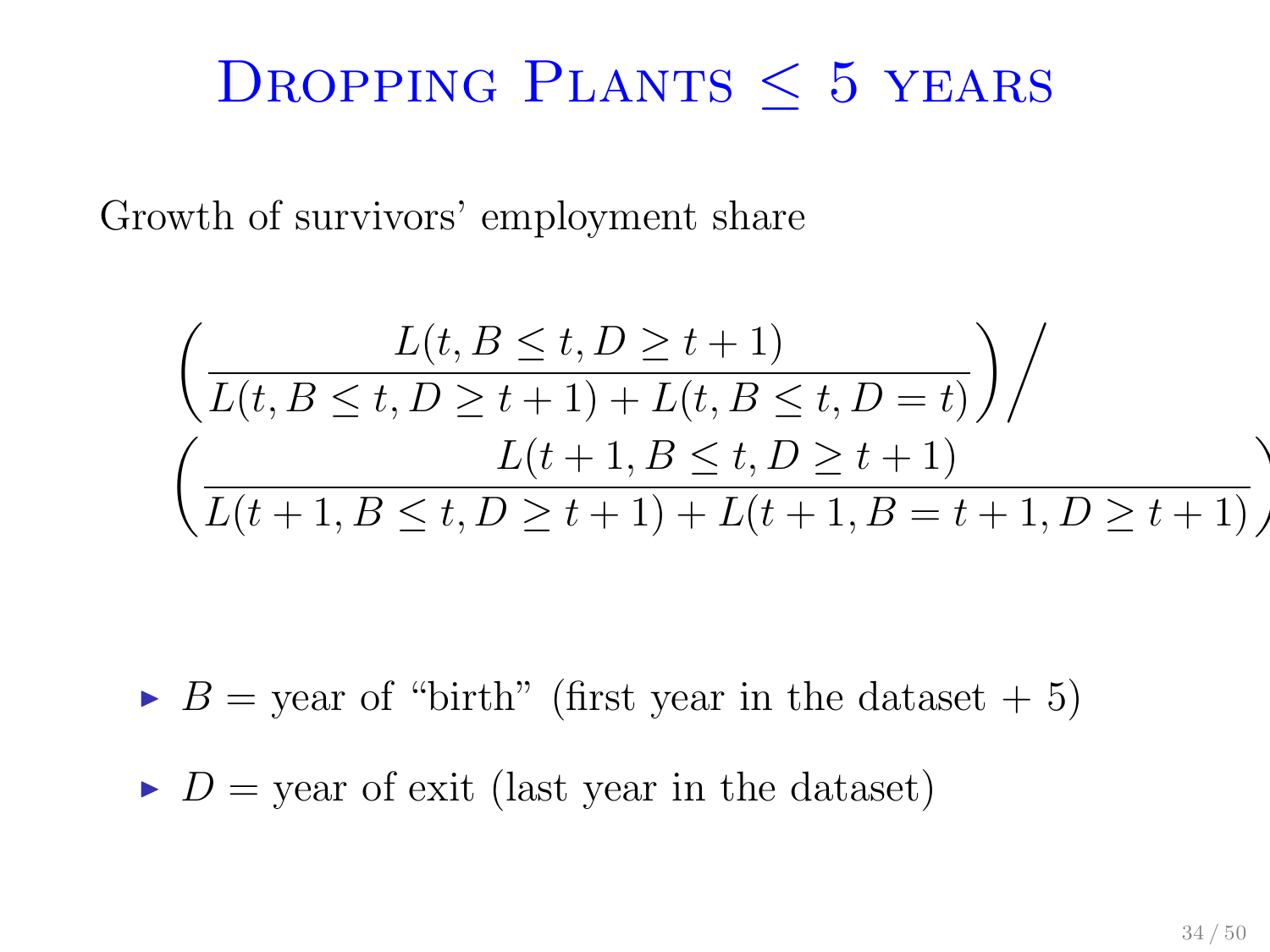#### CHOICE OF  $\sigma$

Missing Growth is decreasing in  $\sigma$ :

- $\blacktriangleright$  Less love of variety
- $\triangleright$  Need less CD to explain shrinking survivor share

We choose  $\sigma = 4$  as our baseline value:

- $\blacktriangleright$  Redding and Weinstein (2016)
- $\blacktriangleright$  Hottman, Redding and Weinstein (2016)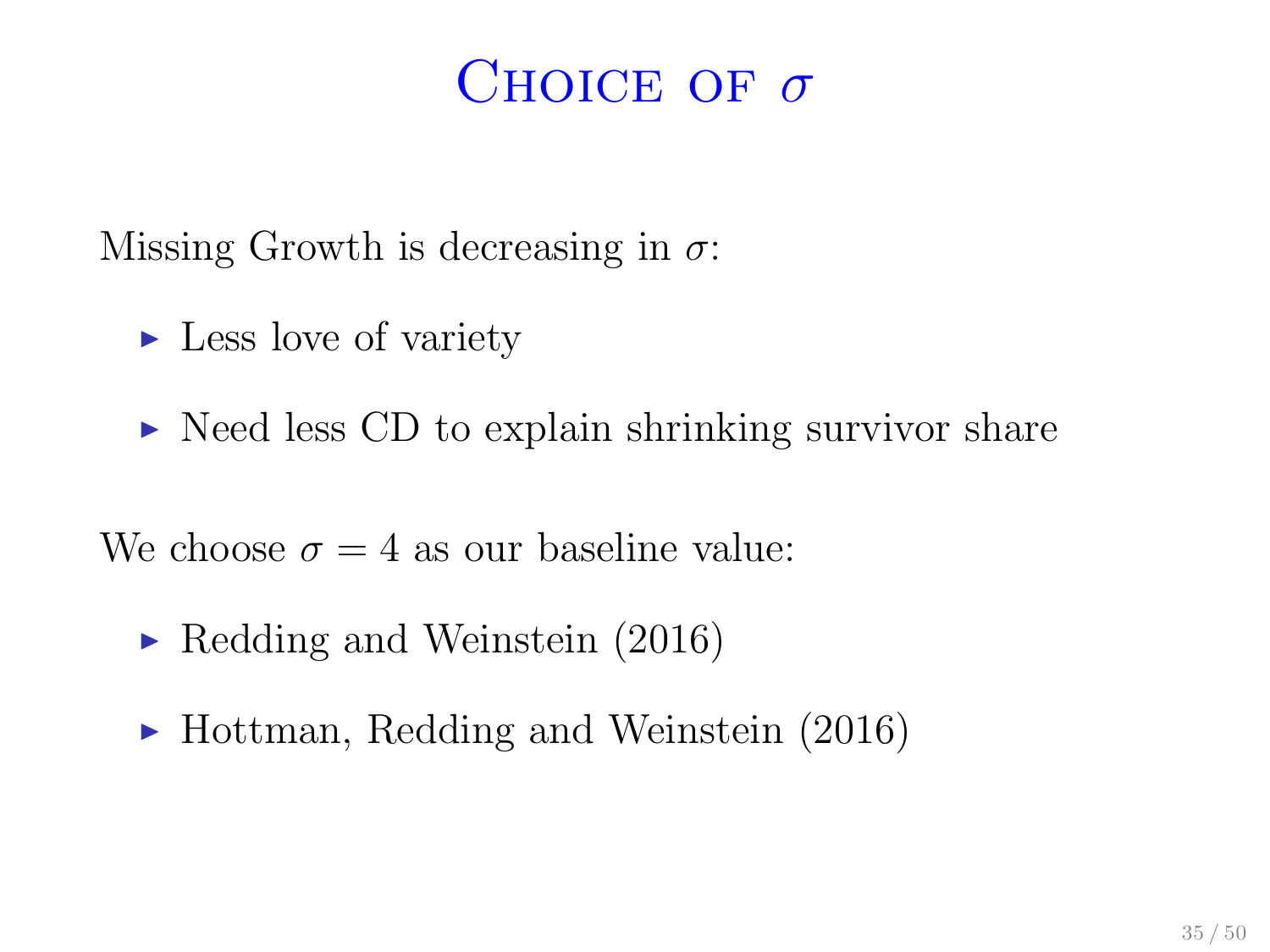### Missing Growth (ppt)

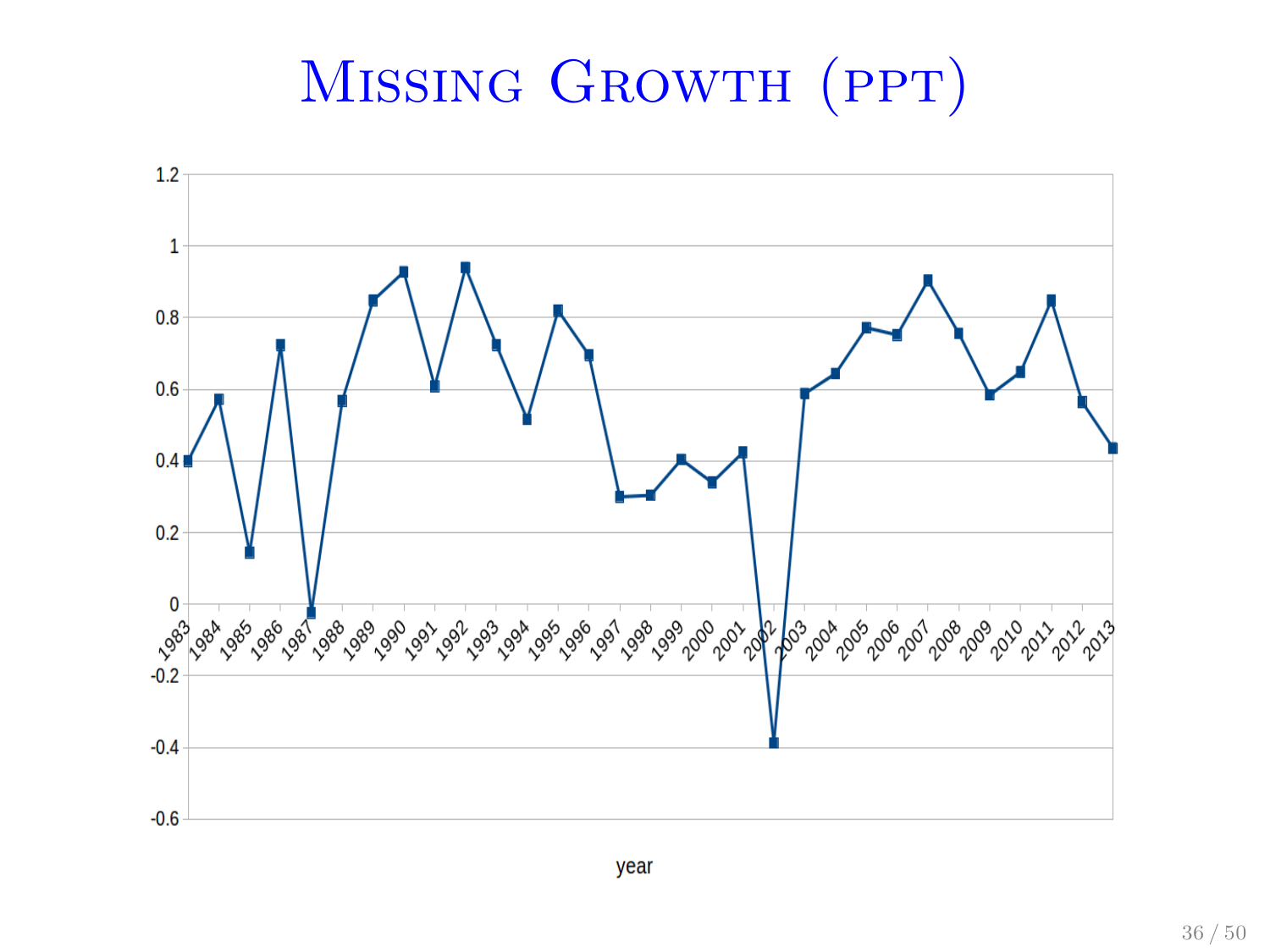# Missing Growth Implied by Survivor Market Shares

 $\%$  points per year with  $\sigma = 4$ 

1983–2013 0.56

1983–1995 0.60

1996–2005 0.41

2006–2013 0.69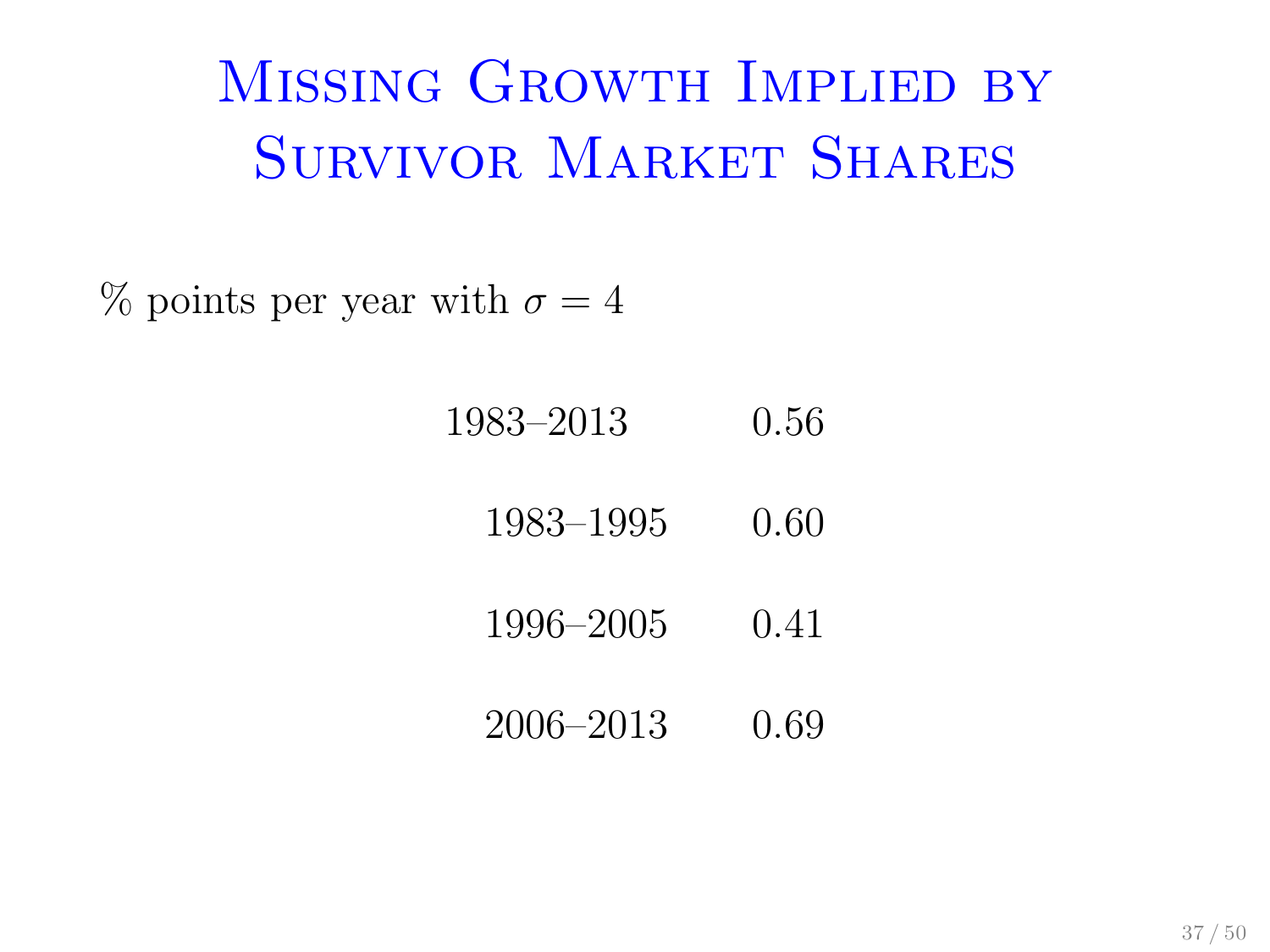#### Measured vs. True Growth

% points per year

|           | Measured | "True" |
|-----------|----------|--------|
| 1984-2013 | 1.93     | 2.49   |
| 1984–1995 | 2.01     | 2.61   |
| 1996-2005 | 2.65     | 3.06   |
| 2006–2013 | 0.90     | 1.59   |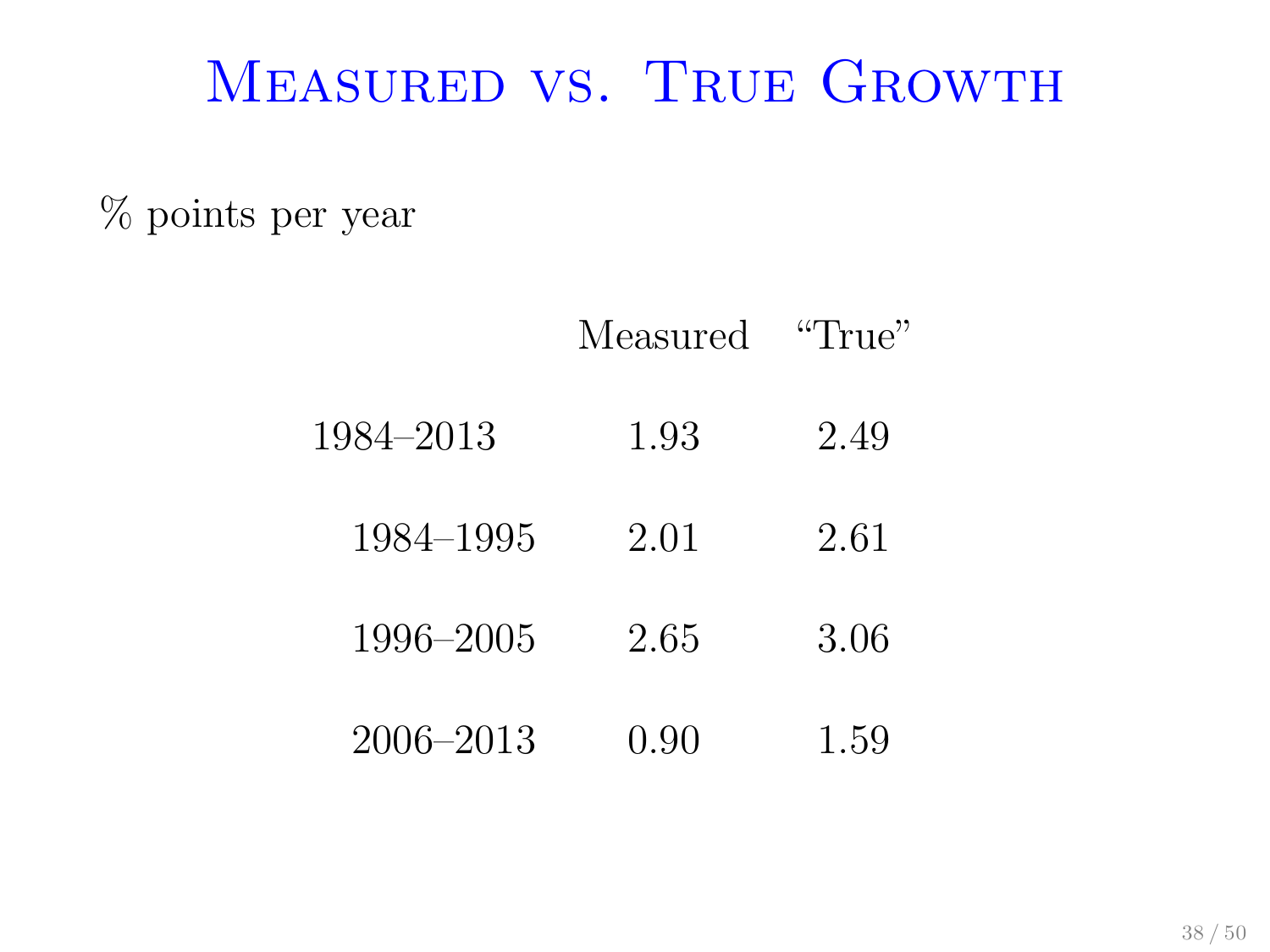# Missing Growth with Payroll

|           | Employment | Payroll |
|-----------|------------|---------|
| 1989-2013 | 0.60       | 0.69    |
| 1989–1995 | 0.77       | 0.97    |
| 1996–2005 | 0.41       | 0.38    |
| 2006–2013 | 0.69       | 0.83    |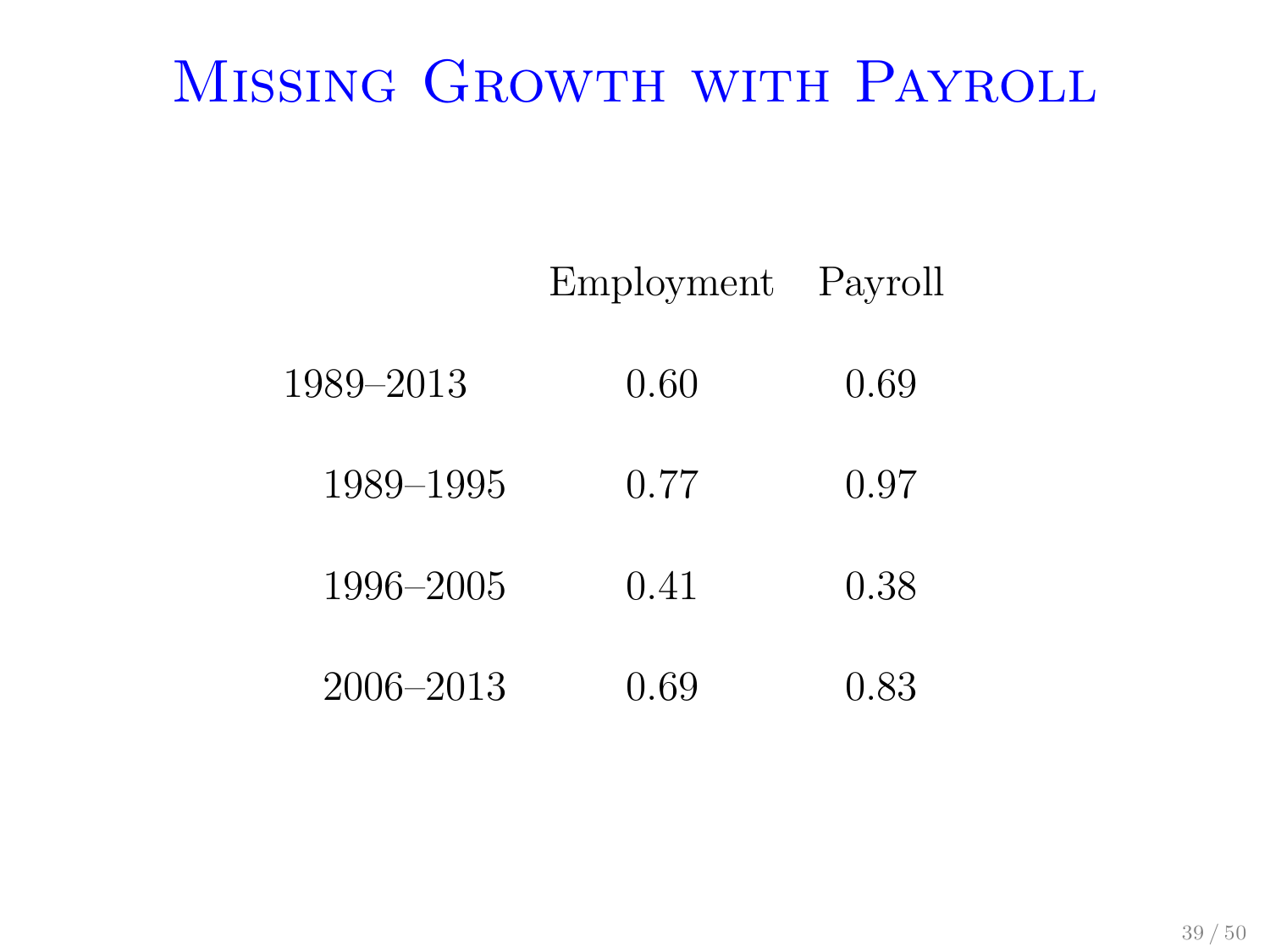# MISSING GROWTH: MANUFACTURING VS. REST

- Mfg. Non-Mfg.
- 1983–2013 0.03 0.67
	- 1983–1995 0.23 0.71
	- 1996–2005 -0.13 0.51
	- 2006–2013 -0.07 0.79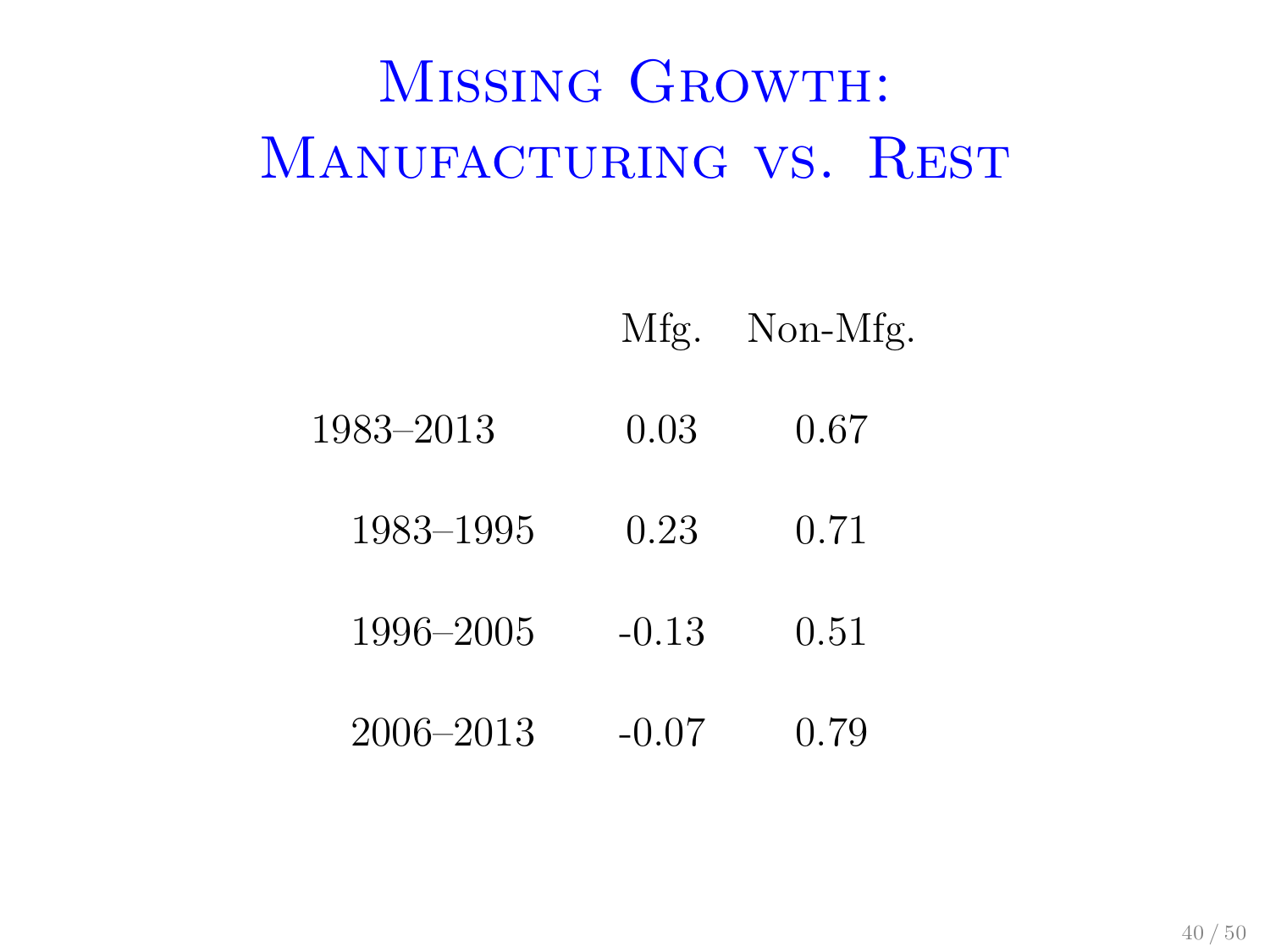# Missing Growth: New Plants vs. New Firms

|           | New    | New     |
|-----------|--------|---------|
|           | Plants | Firms   |
| 1983-2013 | 0.56   | 0.08    |
| 1983–1995 | 0.60   | 0.29    |
| 1996–2005 | 0.41   | $-0.03$ |
| 2006-2013 | 0.69   | $-0.14$ |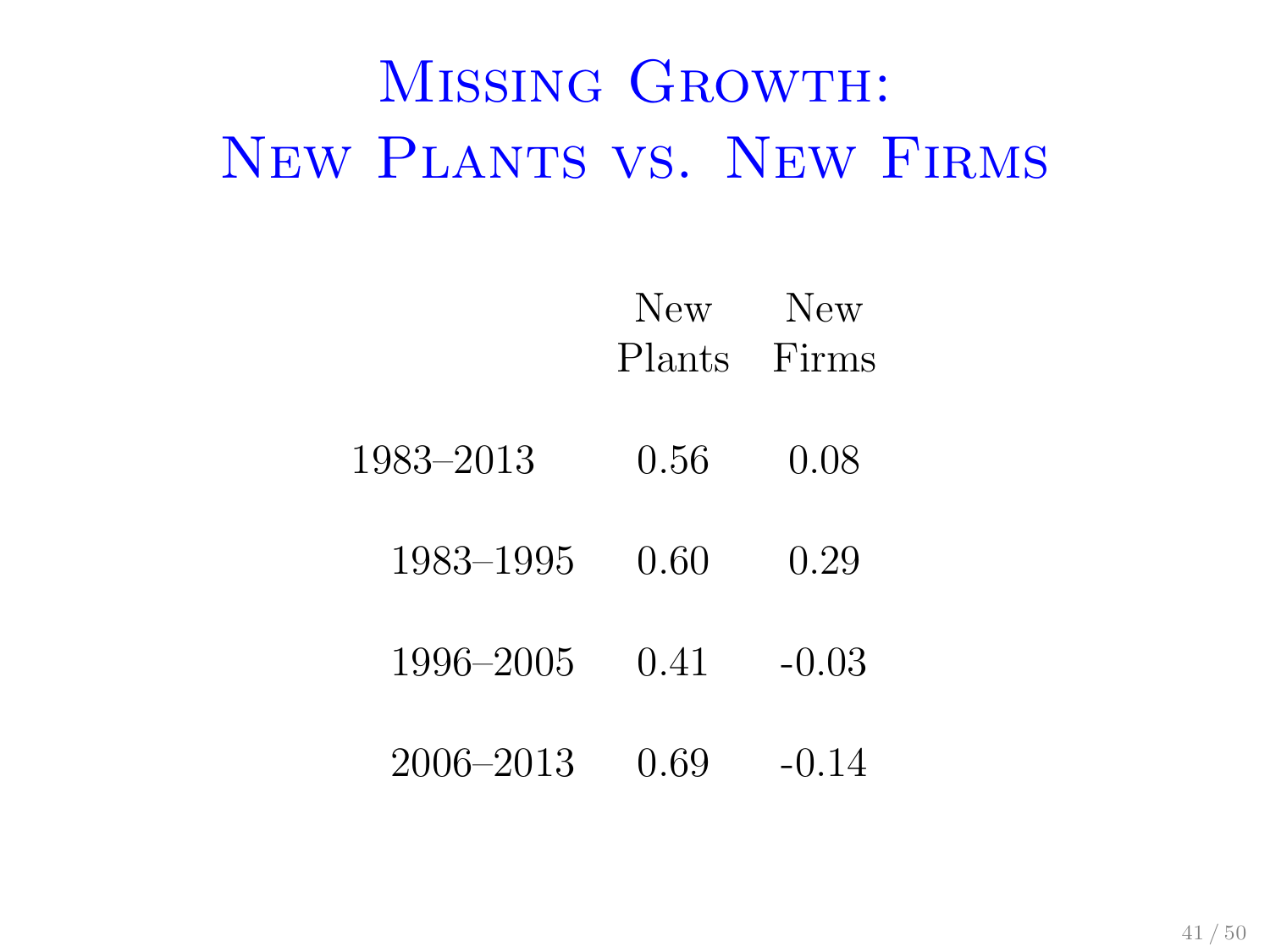# Missing Growth: DIFFERENT LAGS

|           | 5 year old<br>plants | 3 year old<br>plants | 0 year old<br>plants |
|-----------|----------------------|----------------------|----------------------|
| 1983-2013 | 0.56                 | 0.47                 | $0.20\,$             |
| 1983–1995 | 0.60                 | 0.54                 | 0.28                 |
| 1996–2005 | 0.41                 | 0.38                 | 0.20                 |
| 2006-2013 | $0.69\,$             | 0.46                 | 0.07                 |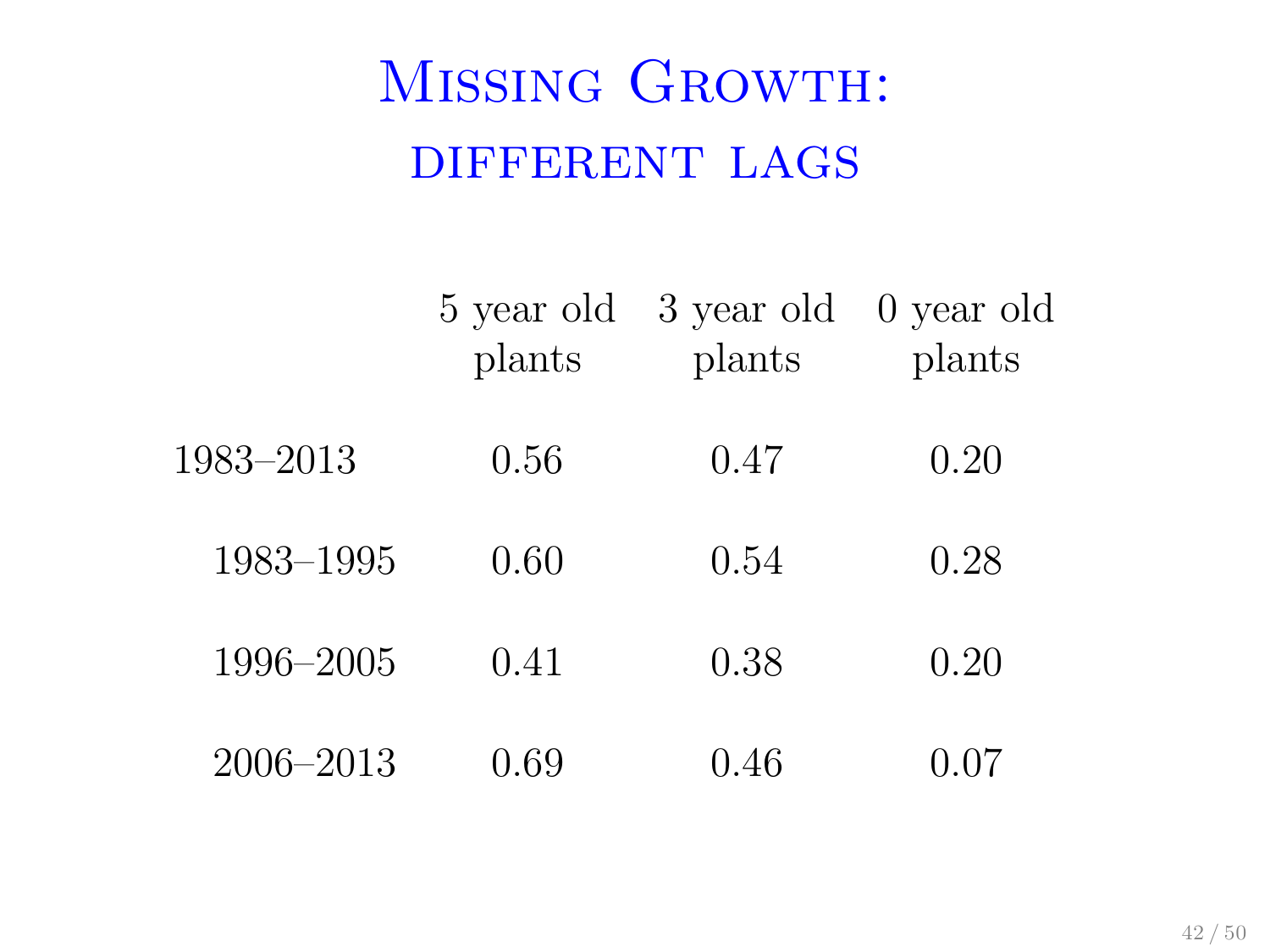# MISSING GROWTH vs. DECLINING DYNAMISM

- 1. Establishments vs. firms
- 2. Net entry vs. gross entry
- 3. 5-year lag vs. year entered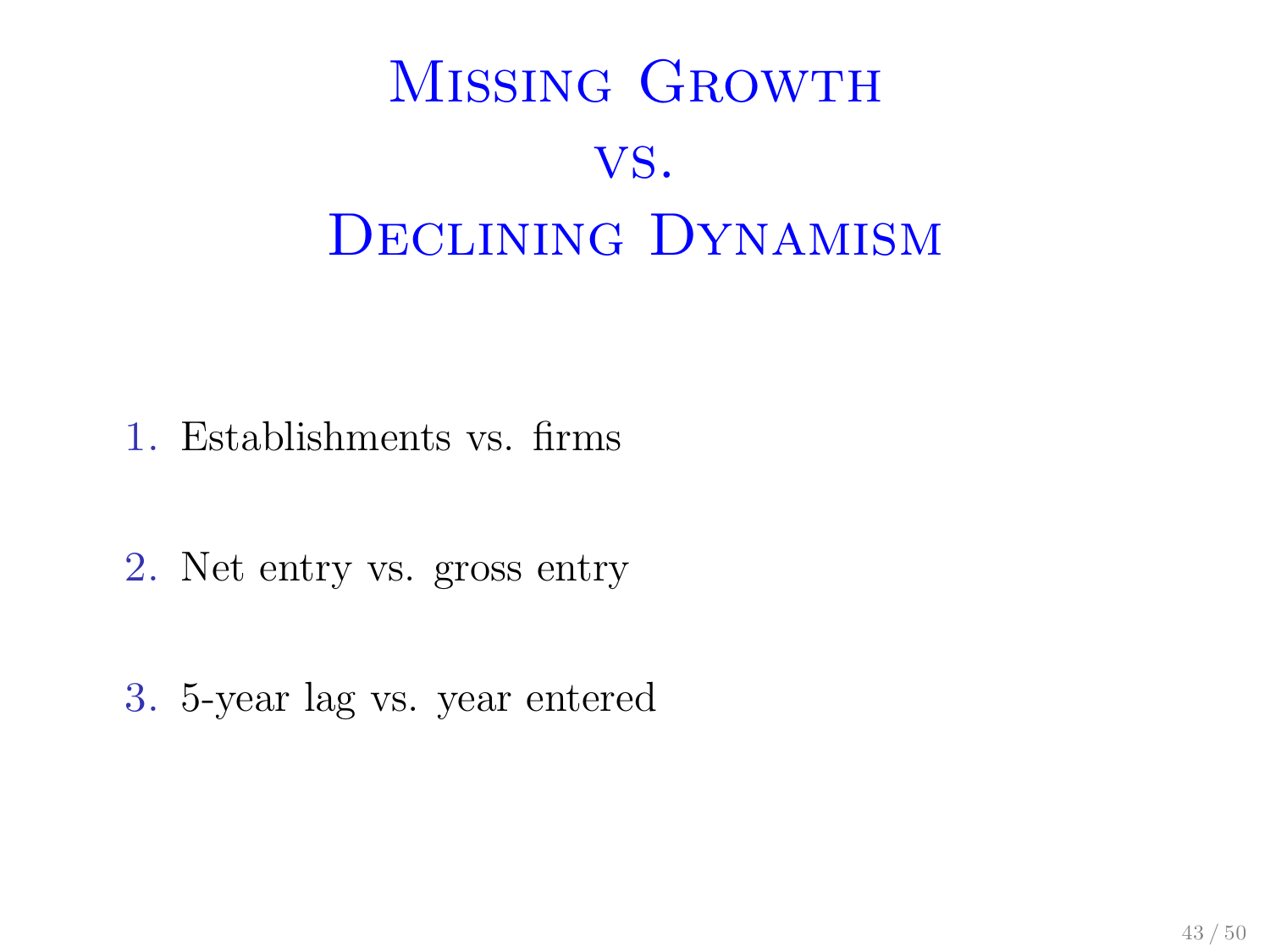#### Revenue vs. Employment

The market share approach requires plant-level data.

Revenue is not available at the plant level in the LBD.

 $\triangleright$  Revenue is only available at the firm level in the LBD.

The Census of Manufacturing has plant-level revenue.

 $\triangleright$  Survivor market share shrinks more with revenue than with employment  $\Rightarrow$  more missing growth.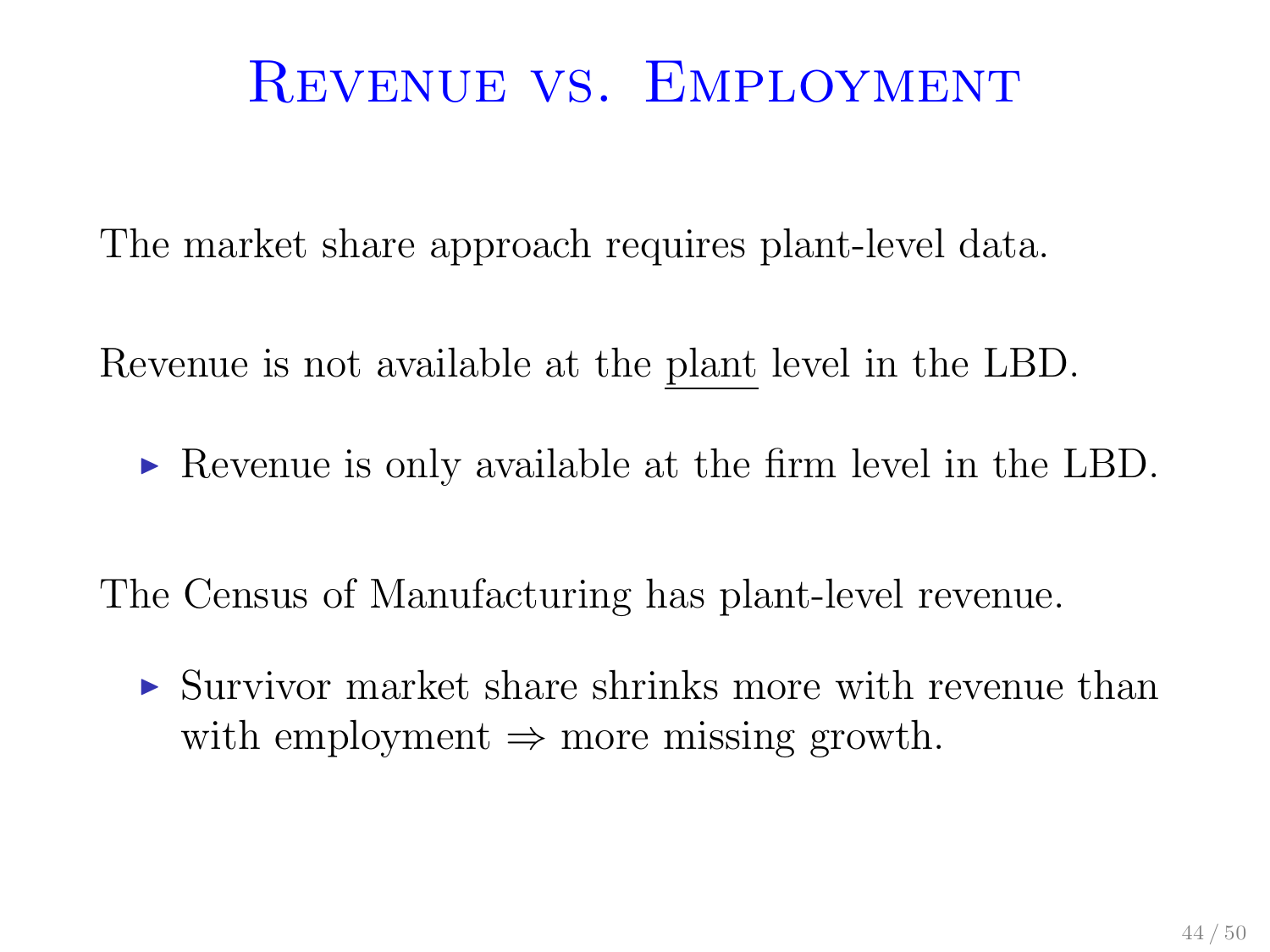#### ROADMAP

Model with innovation

- $\blacktriangleright$  True growth
- $\blacktriangleright$  Measured growth

Quantification with U.S. Census LBD

- $\triangleright$  Market share approach with plants
- $\blacktriangleright$  $\overline{f}$ (Indirect inference on firms) ☎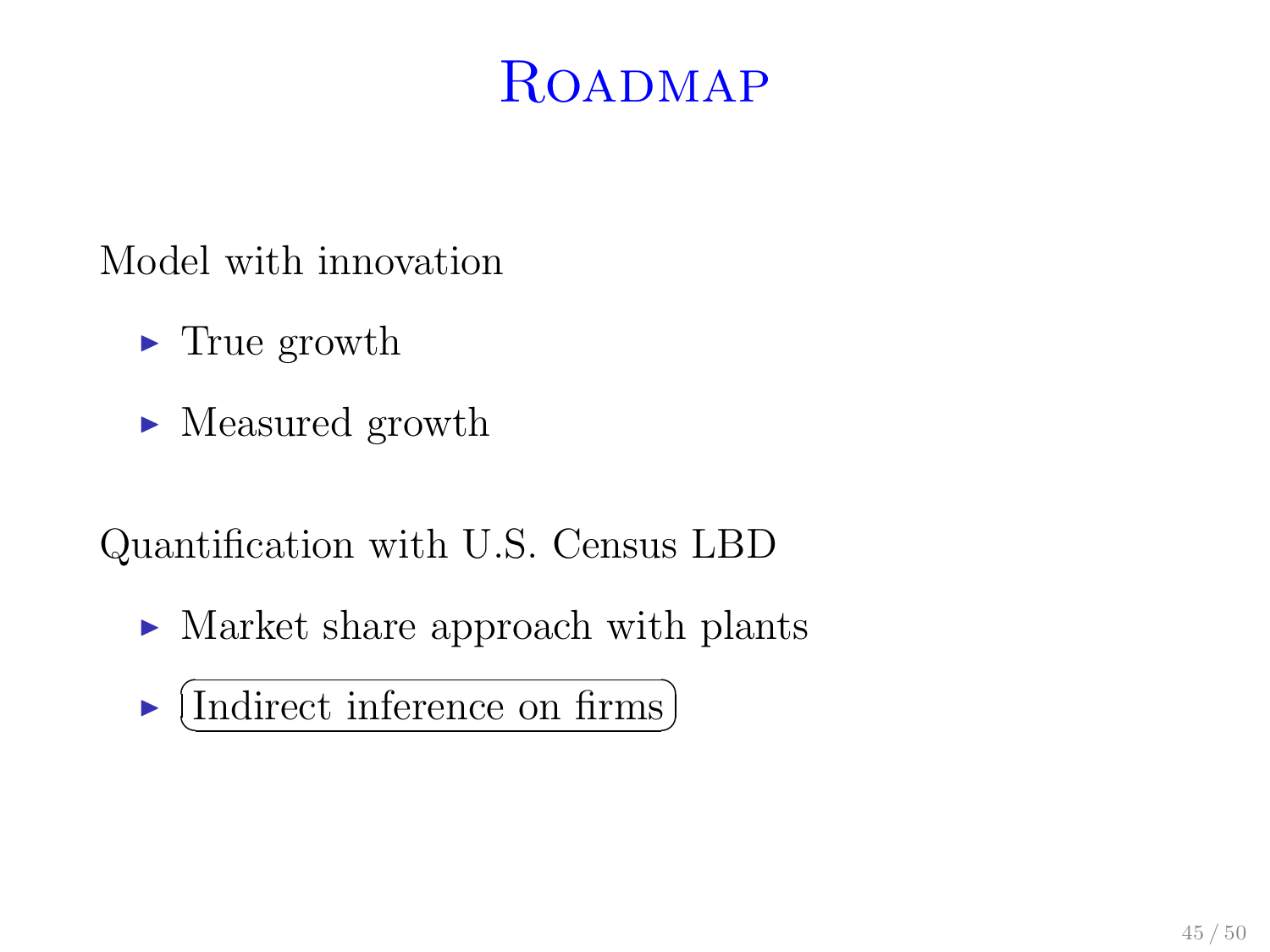### WHY INDIRECT INFERENCE?

Key advantage:

Need not assume CD and NV come from new plants

Follow Garcia-Macia, Hsieh, and Klenow (2016)

Employment dynamics in LBD firms

Infer arrival rates and step sizes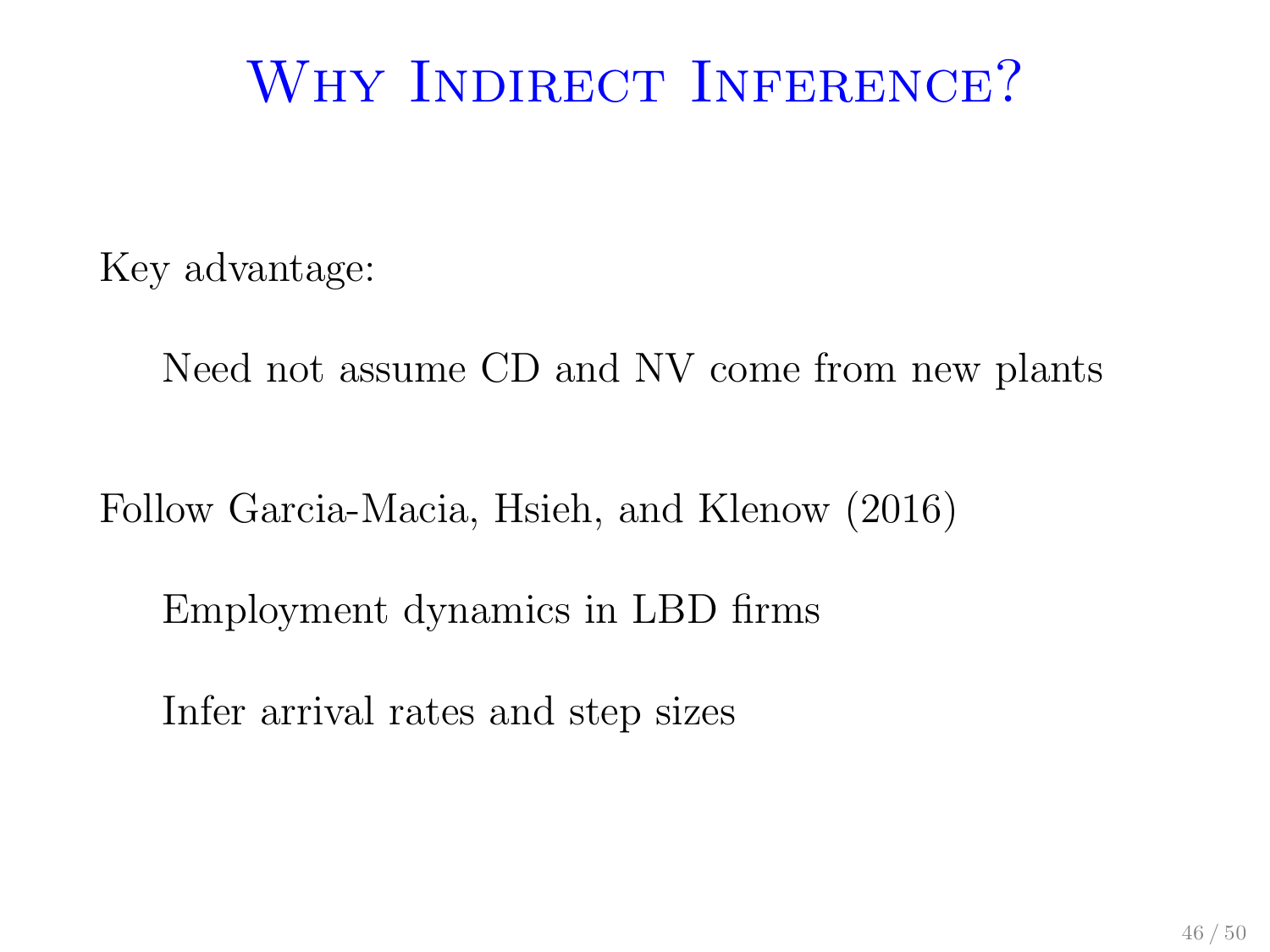### LBD FACTS TO FIT BY YEAR

- $\triangleright$  Growth in the number of firms (tied to NV)
- $\blacktriangleright$  Employment share of young firms (tied to NV, CD)
- $\triangleright$  Distribution of employment growth across firms
	- $\triangleright$  Job creation and destruction rates
		- $\triangleright$  CD shows up in the tails
		- $\triangleright$  OI shows up in the middle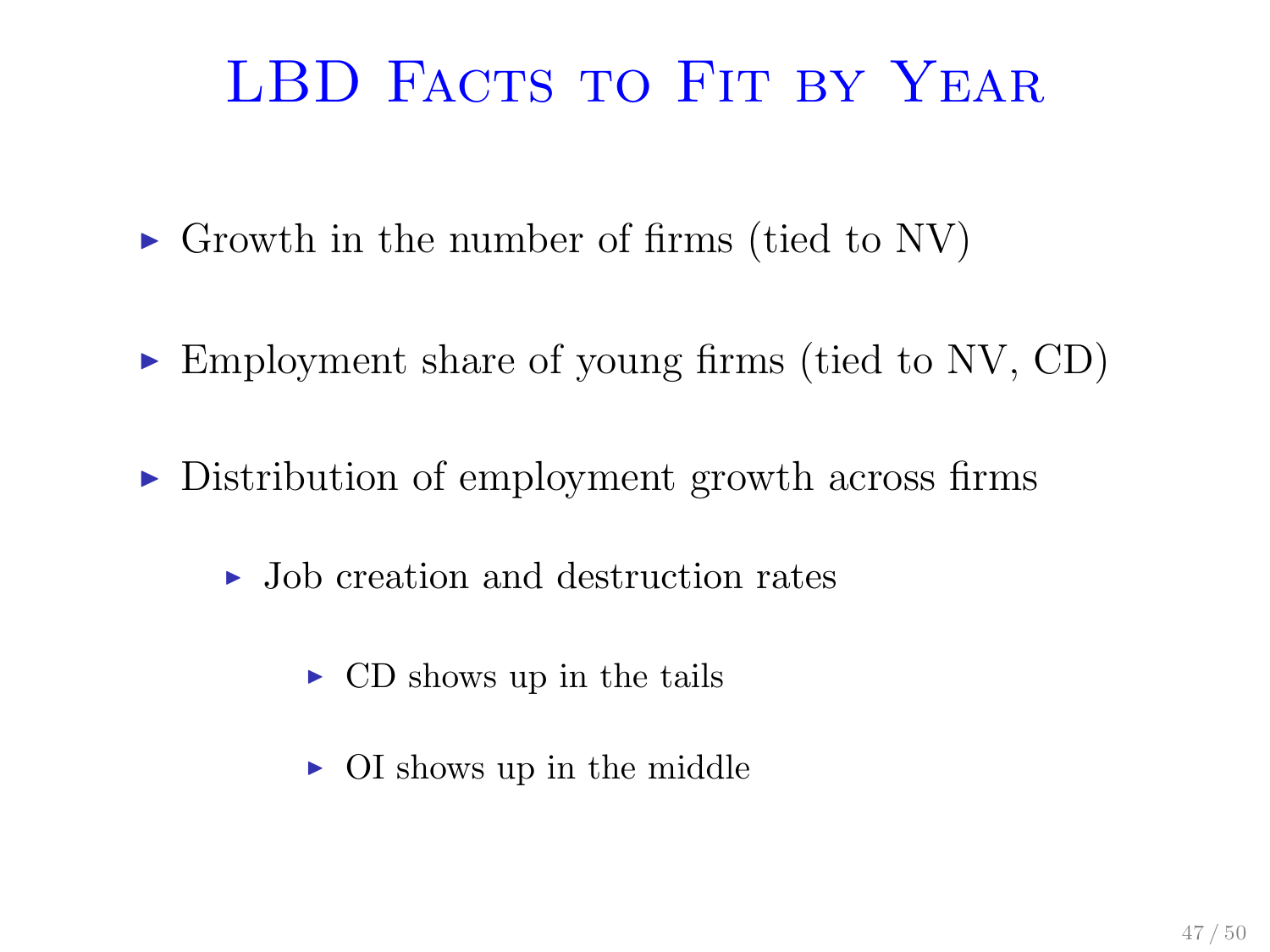### HOW WE DEVIATE FROM GHK

- $\triangleright$  GHK assume measured growth  $=$  true growth
- $\triangleright$  We argue that CD and NV are missed
- $\triangleright$  Our indirect inference differs as a result
- $\triangleright$  We estimate MG of 1.1\% per year
	- $\blacktriangleright$  0.08% from NV
	- $\blacktriangleright$  1.02\% from CD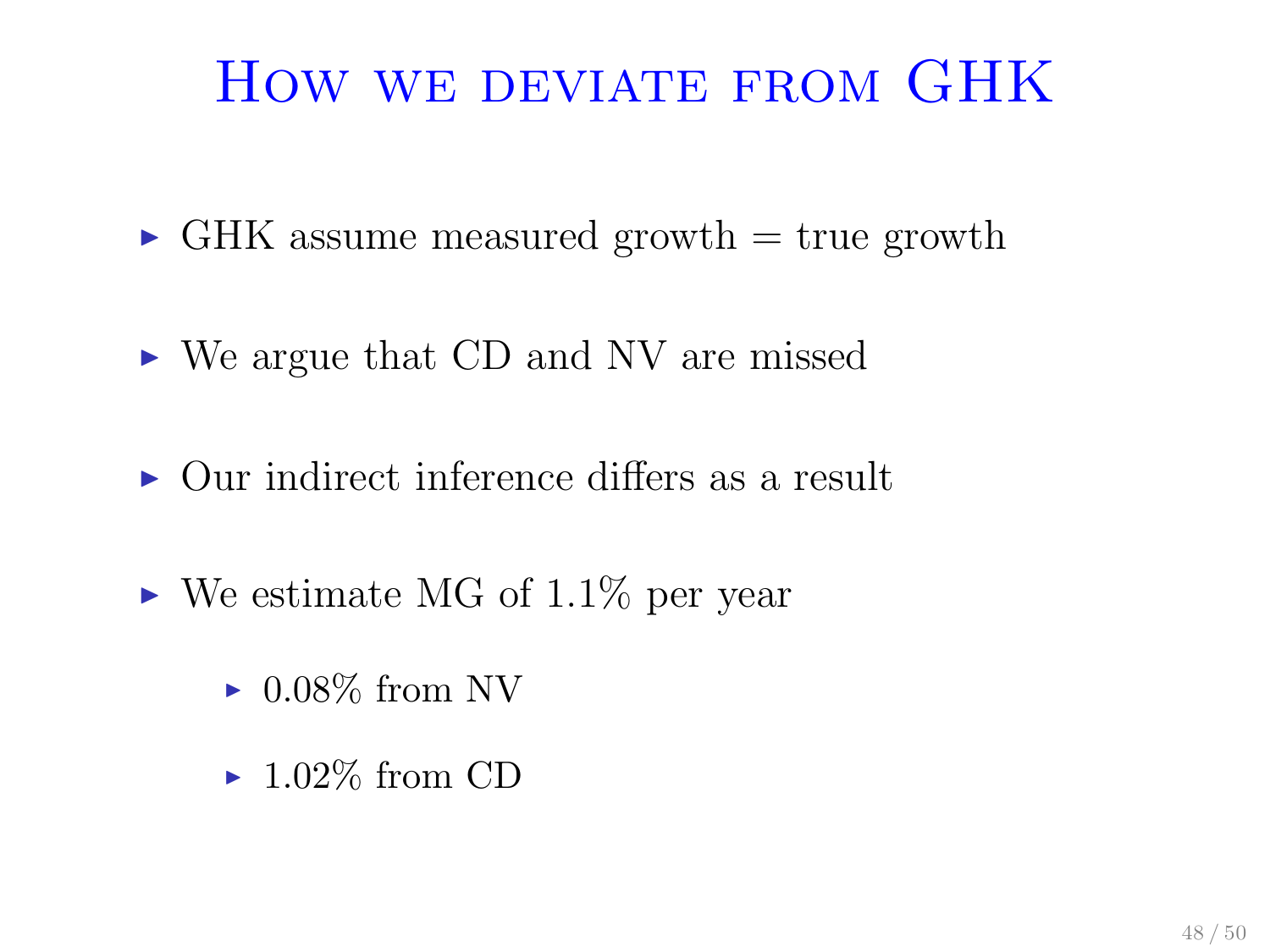# Missing growth (ppt) from indirect inference

|           | $\sigma = 4$ | $1$ plant $= 1$ variety |
|-----------|--------------|-------------------------|
| 1976-1986 | 0.91         | $0.46*$                 |
| from CD   | 0.85         |                         |
| 2003-2013 | 1.29         | 0.68                    |
| from CD   | 1.19         |                         |

<sup>∗</sup> average over 1983-1986.